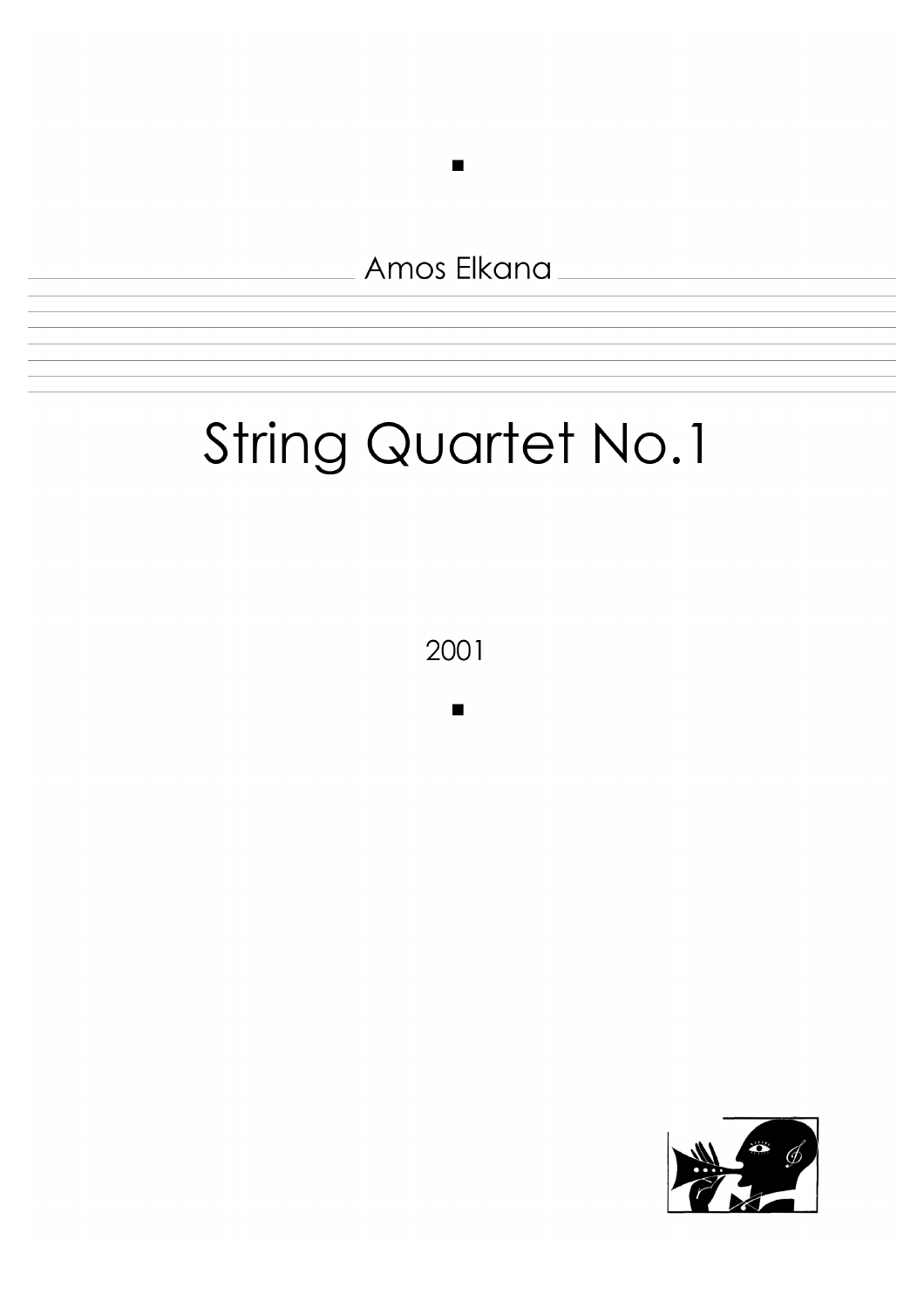

<sup>\*</sup> This notation is being used in order to simplify reading the rhythms only.





Copyright © Amos Elkana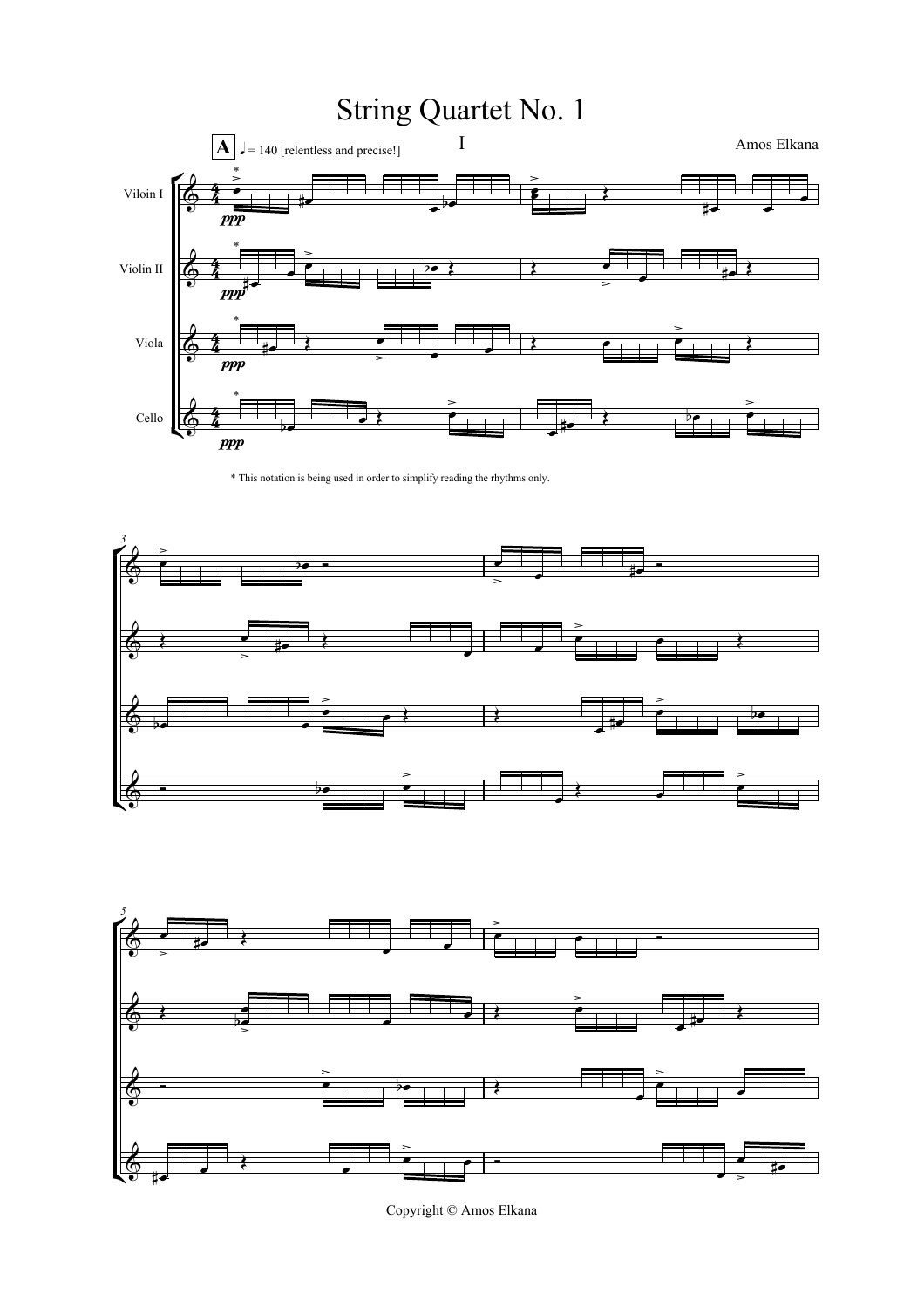



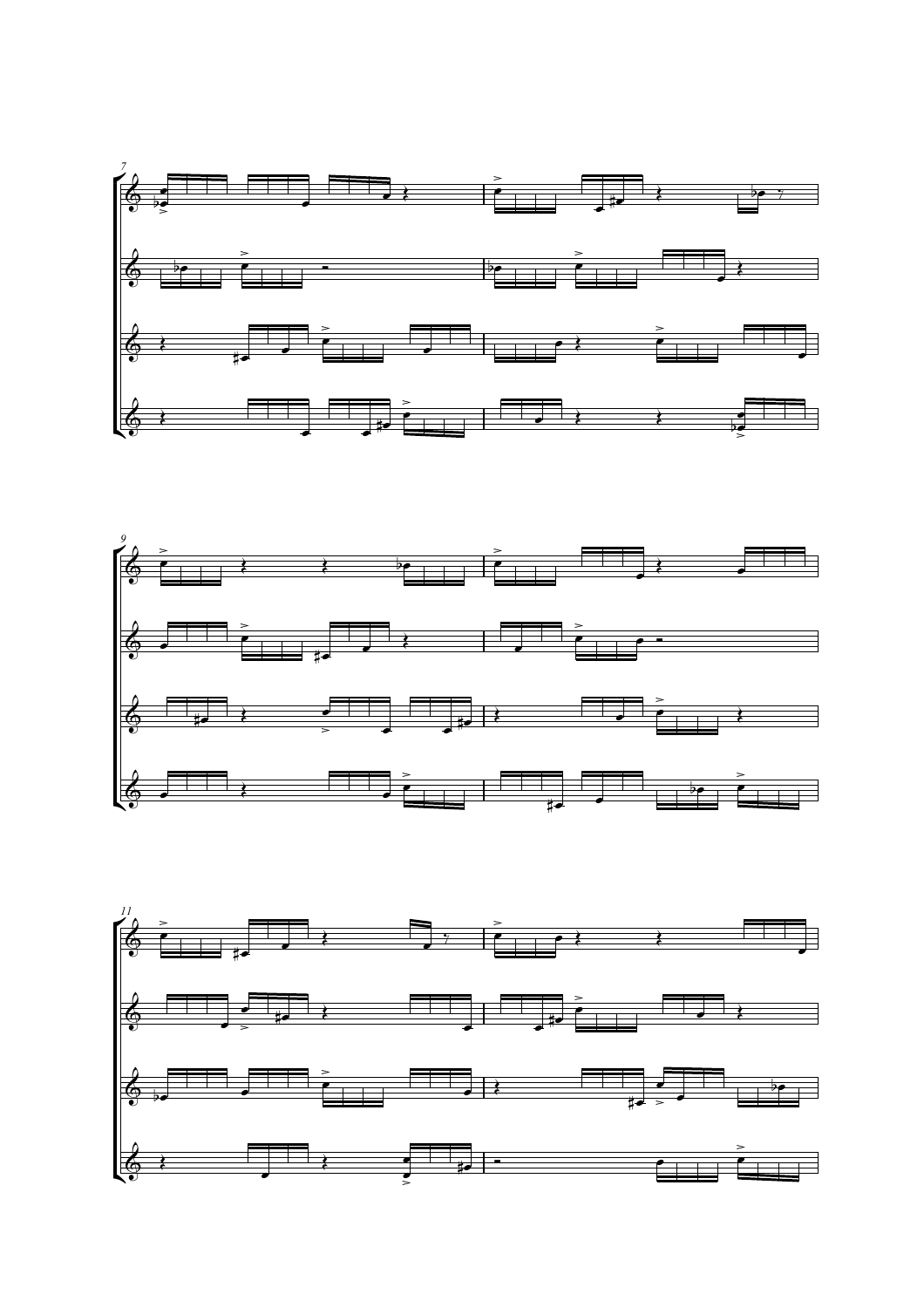



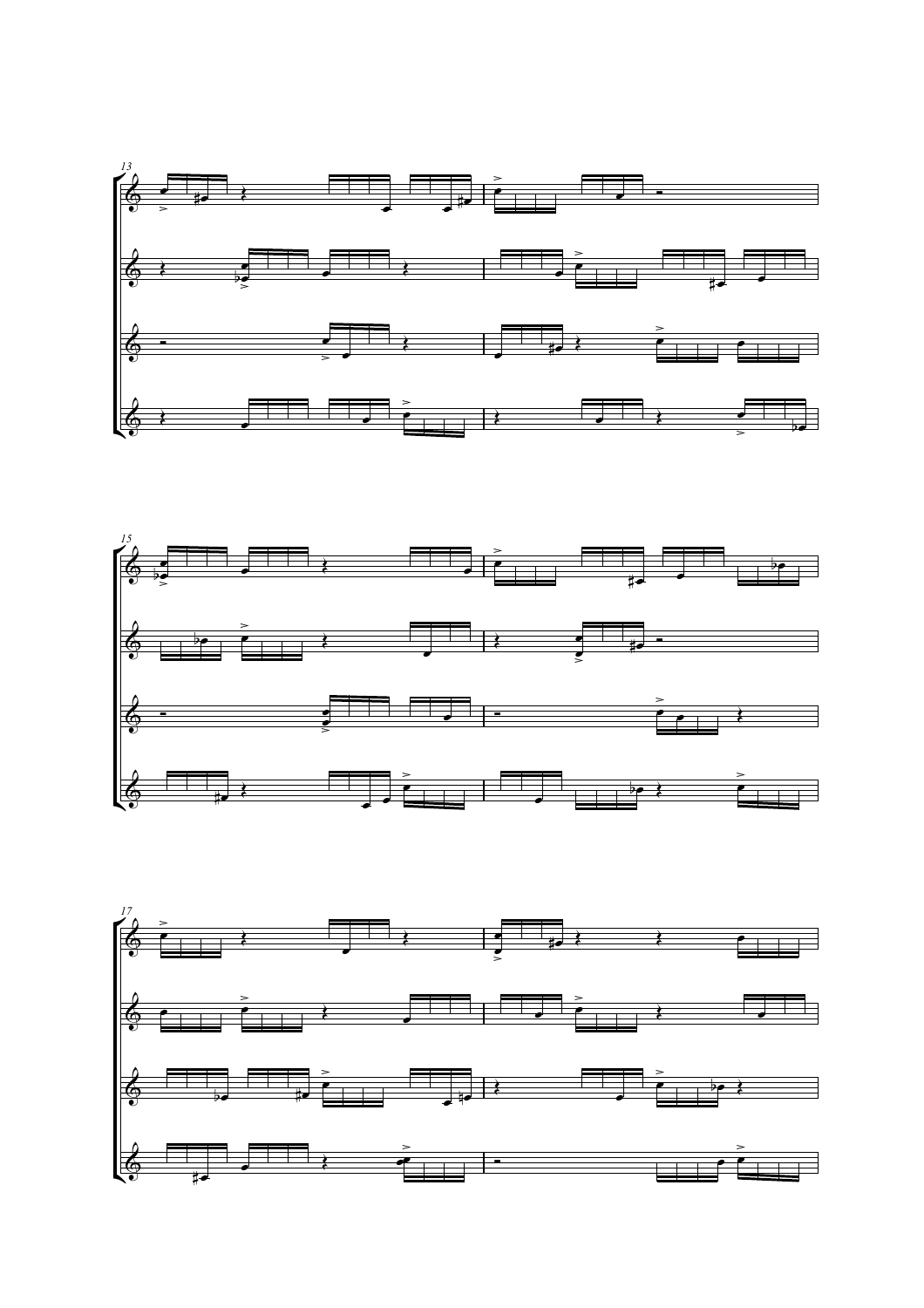



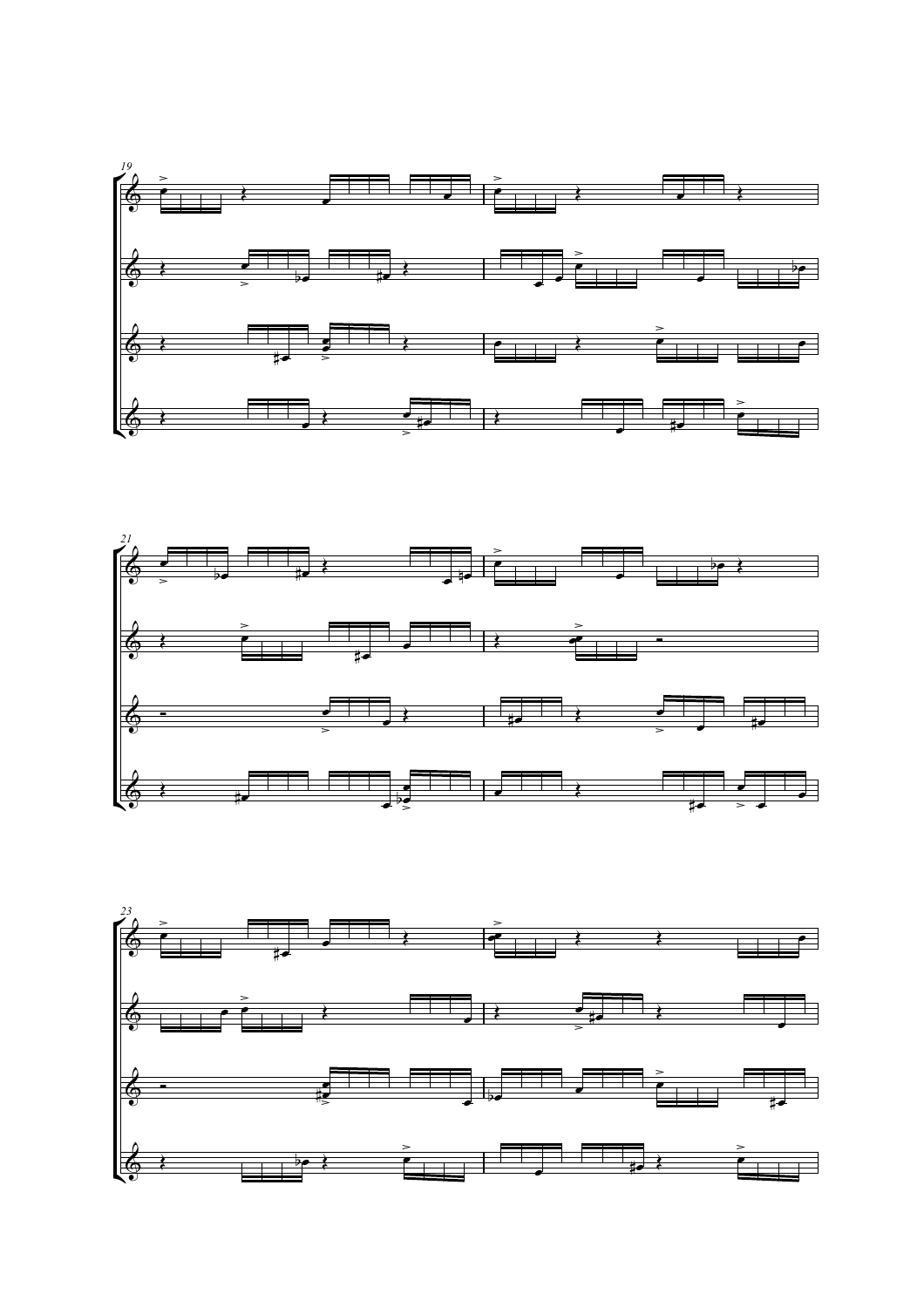



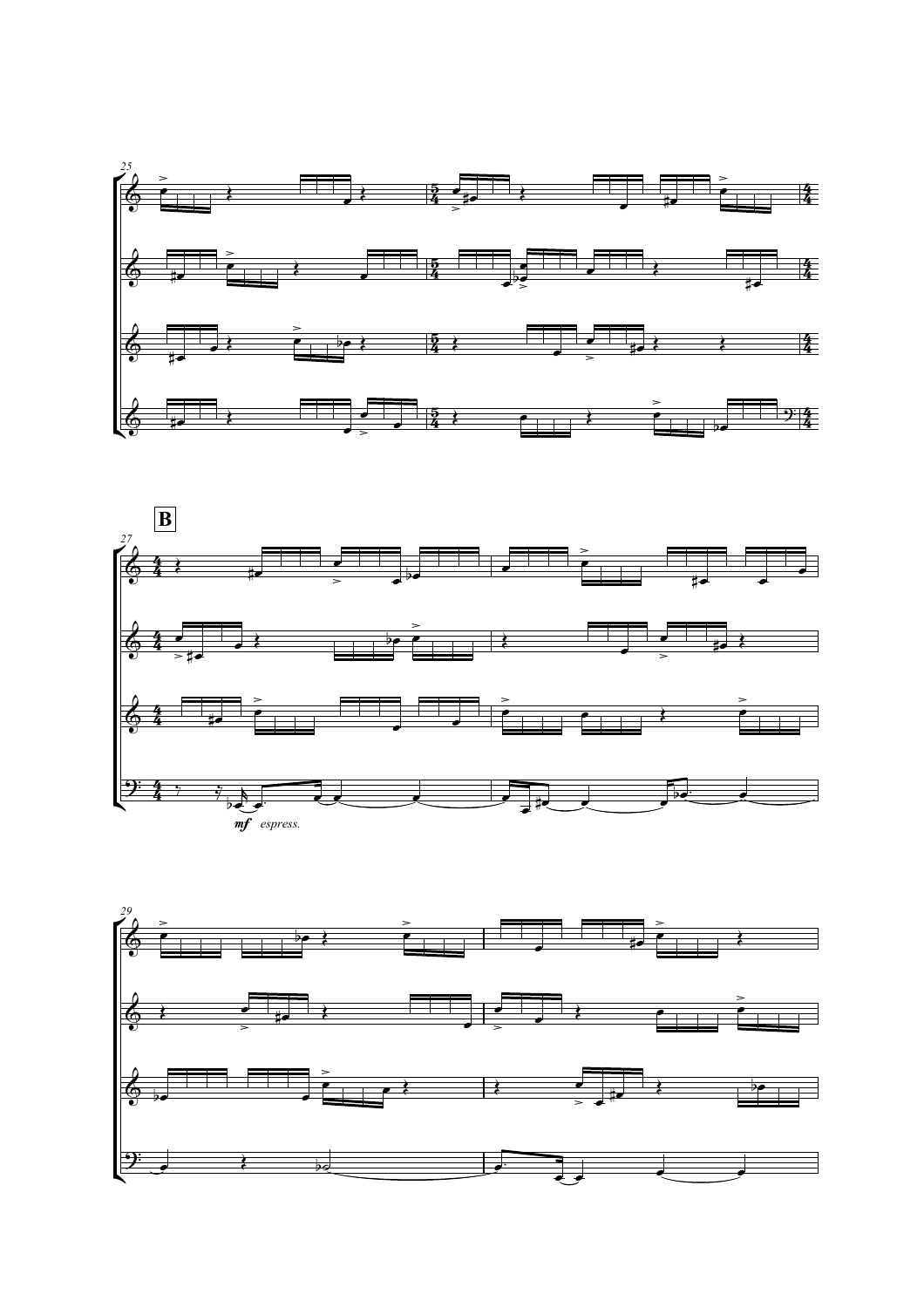



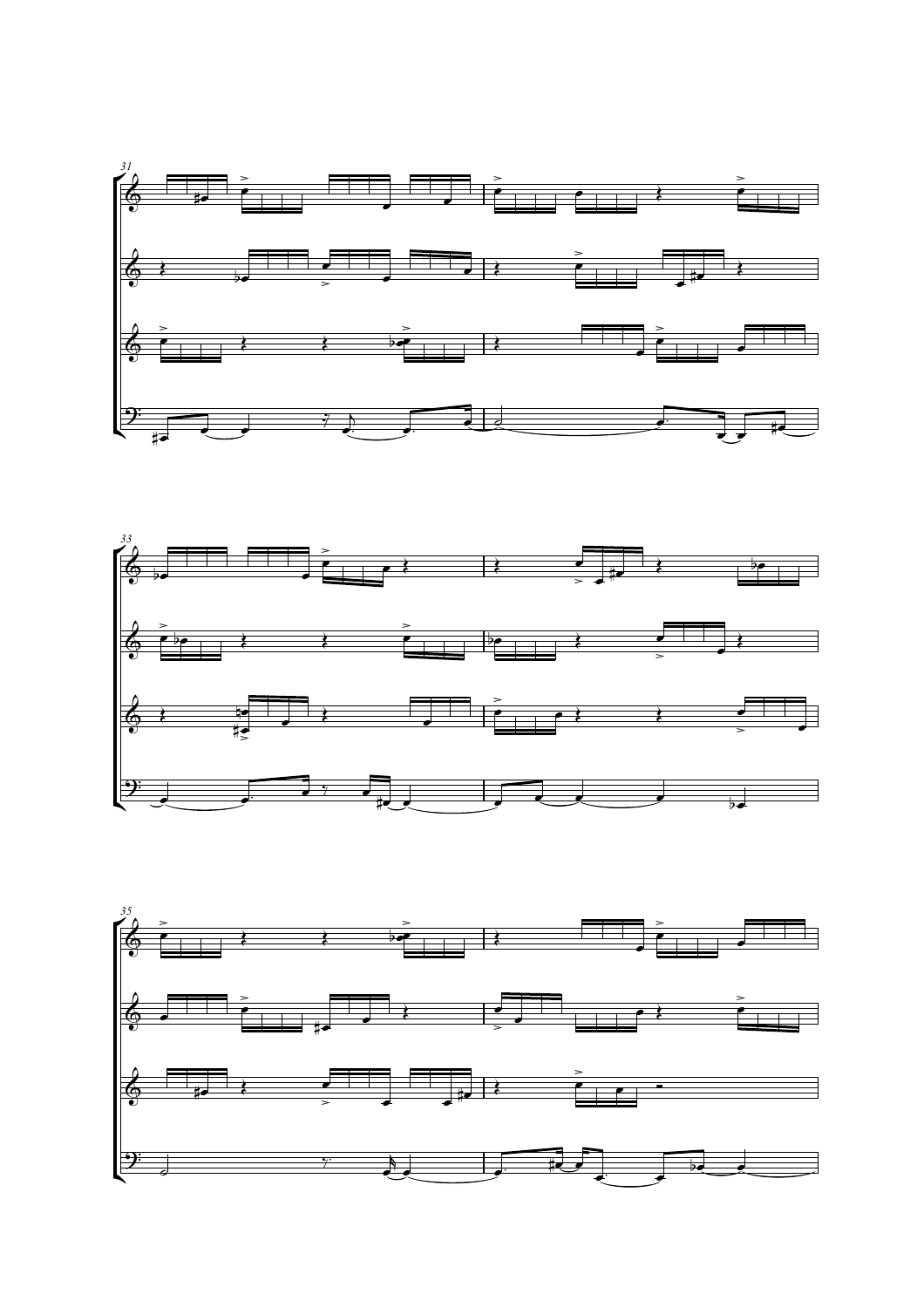



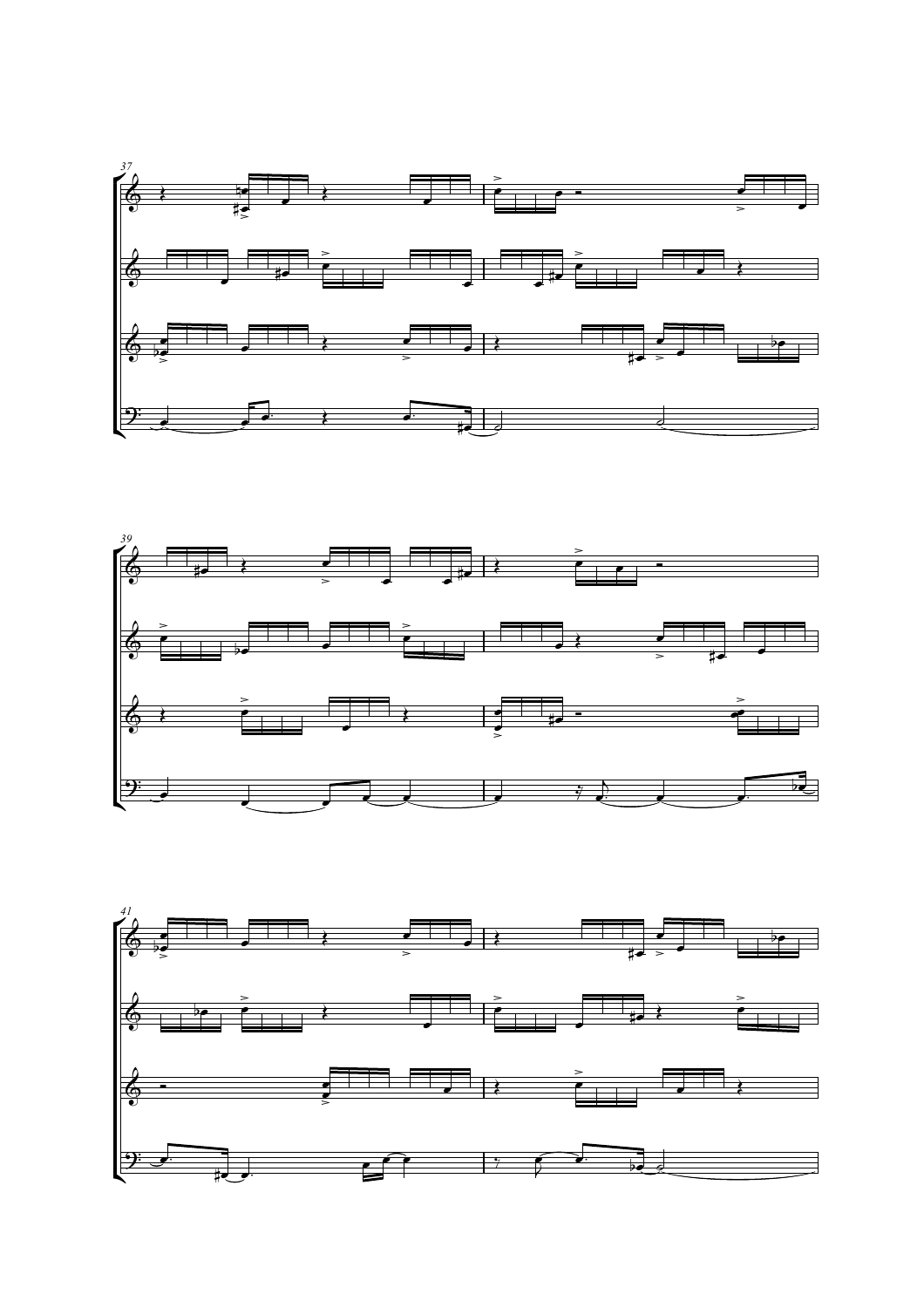



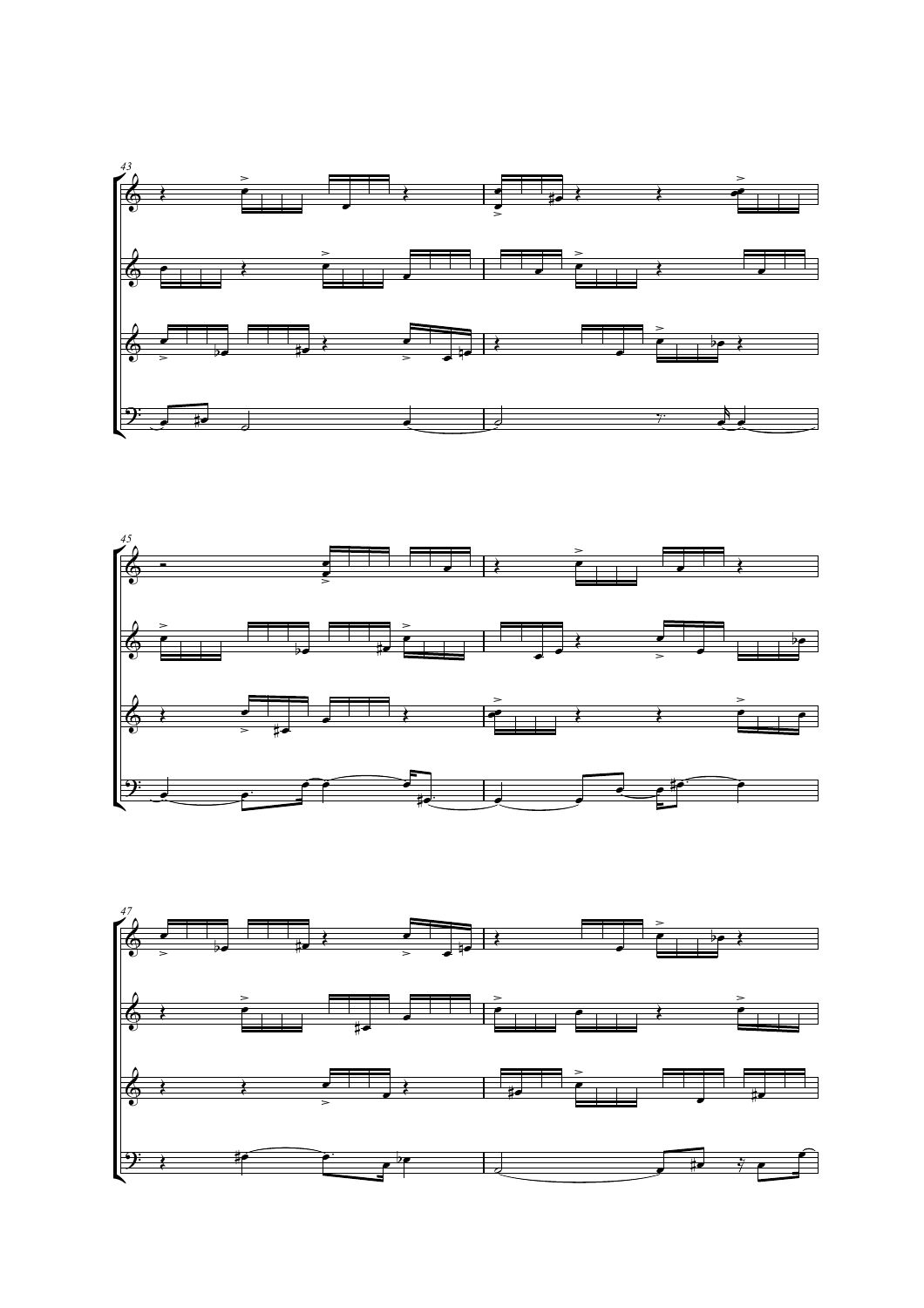



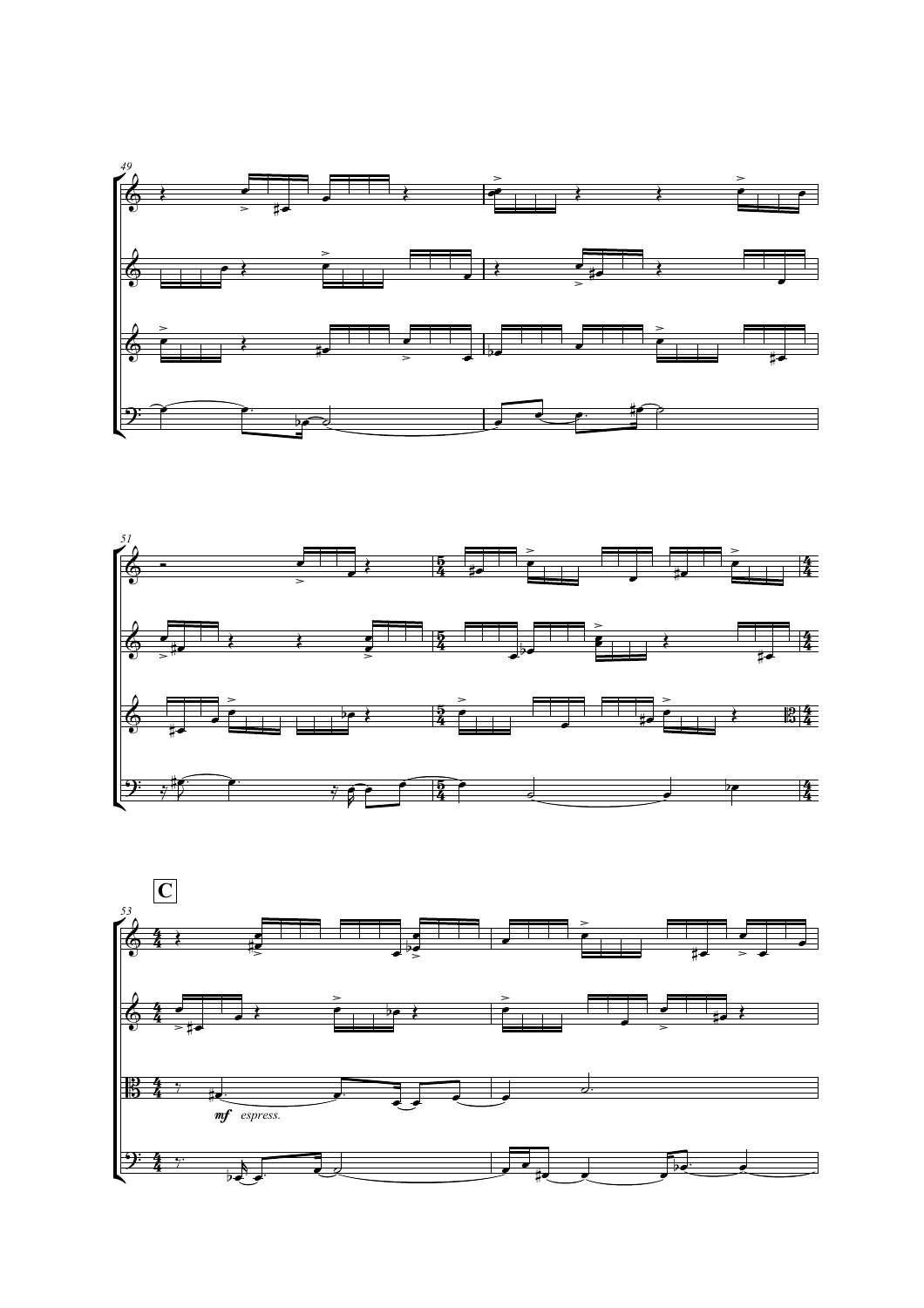



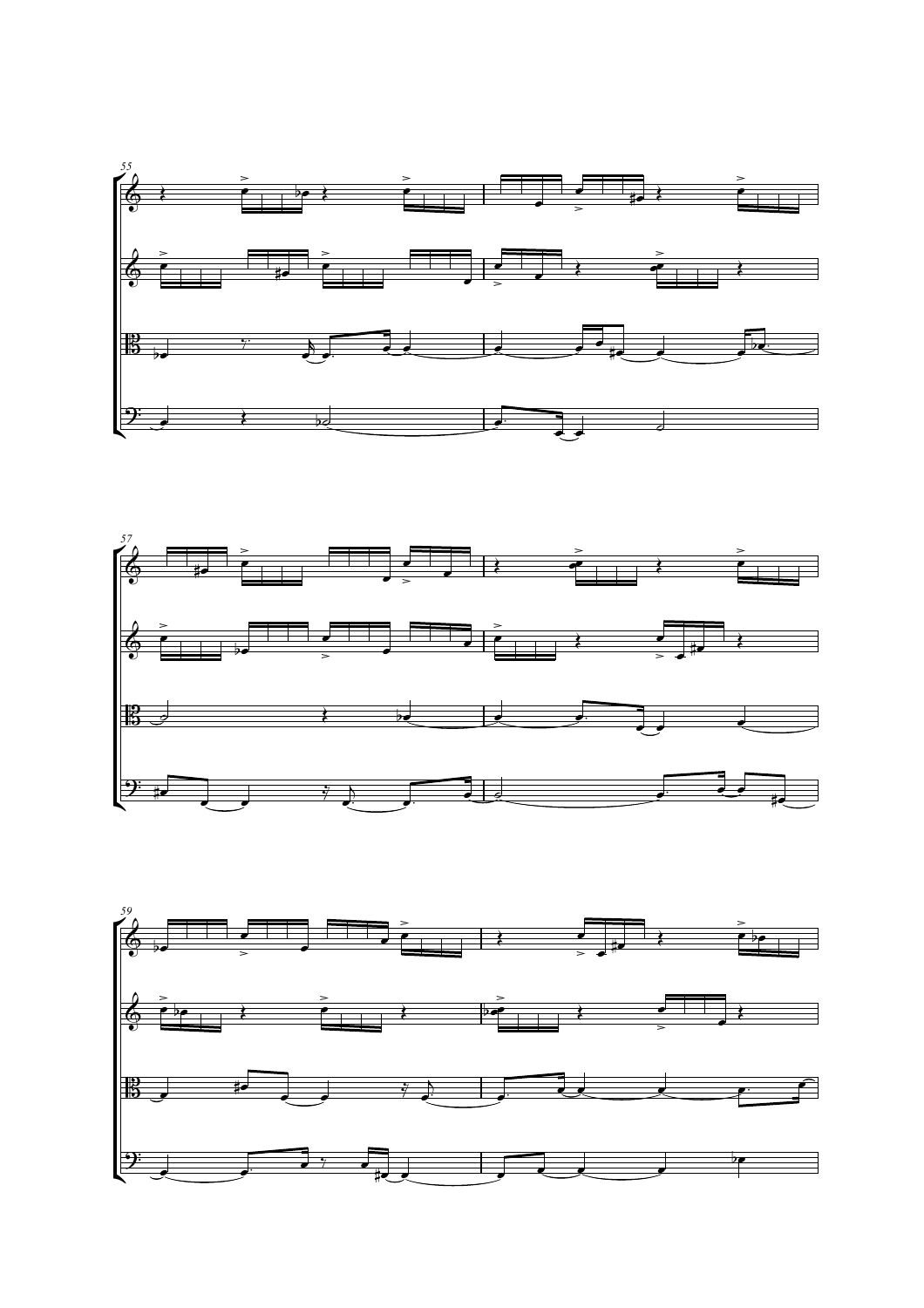



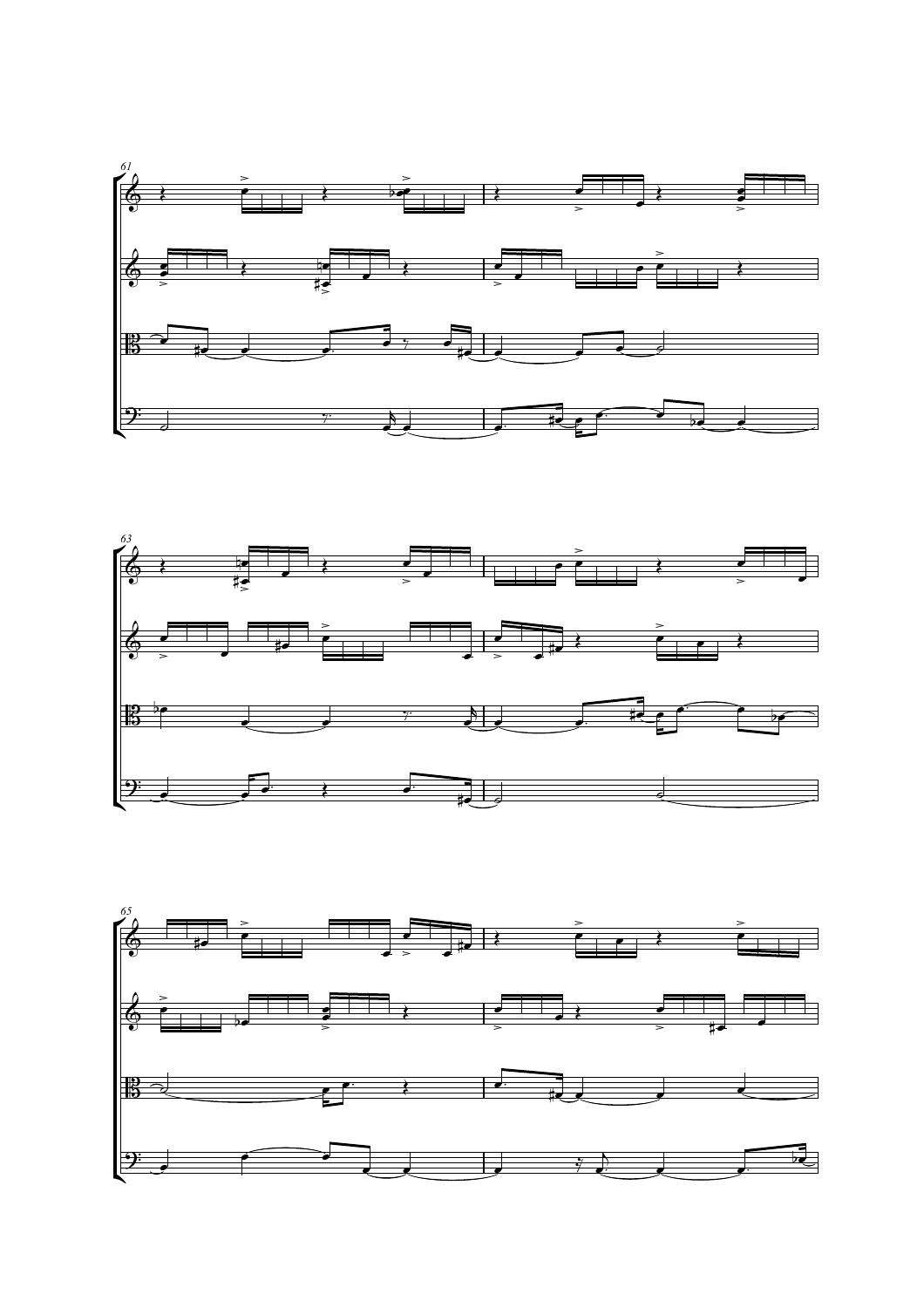



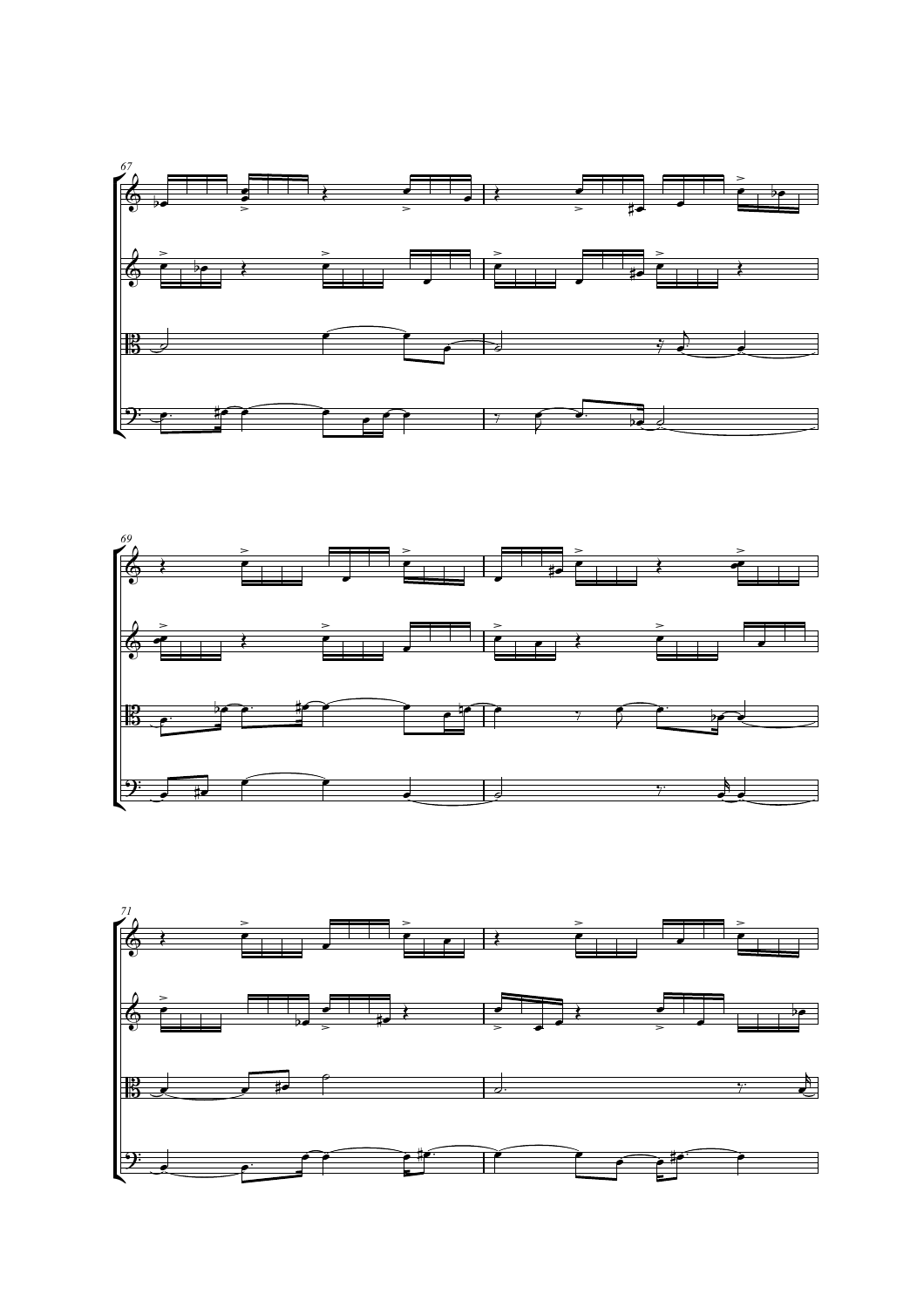



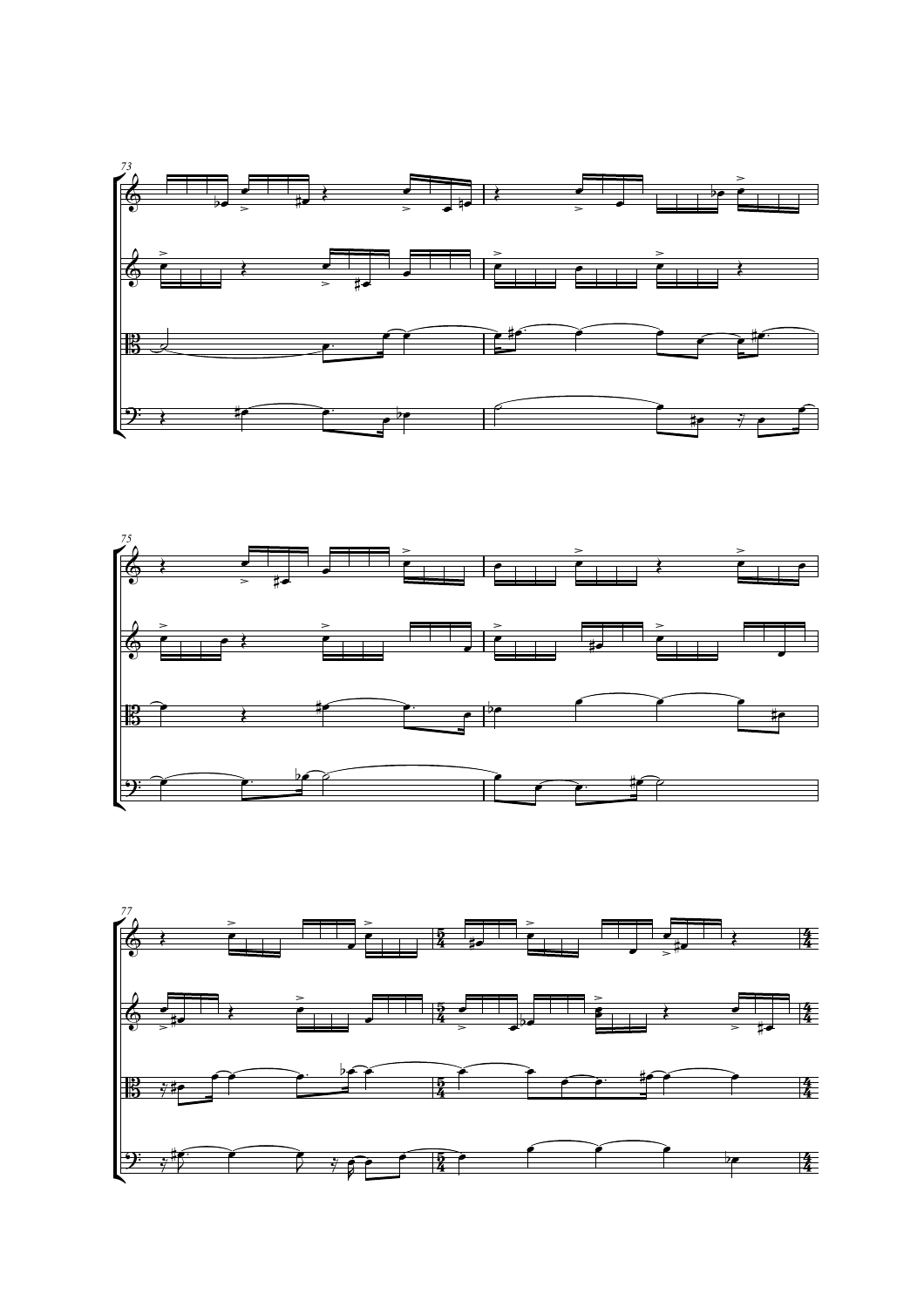



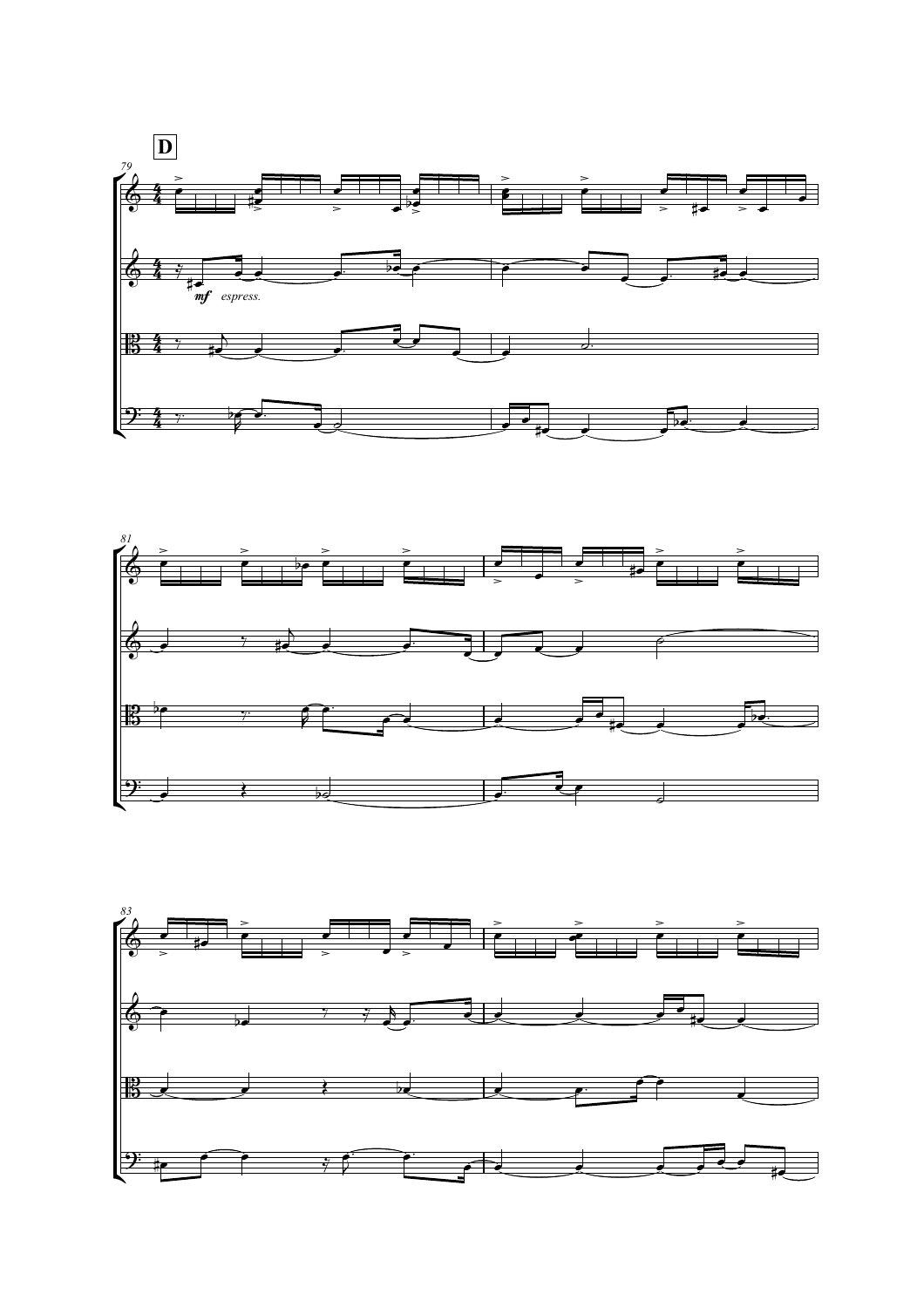



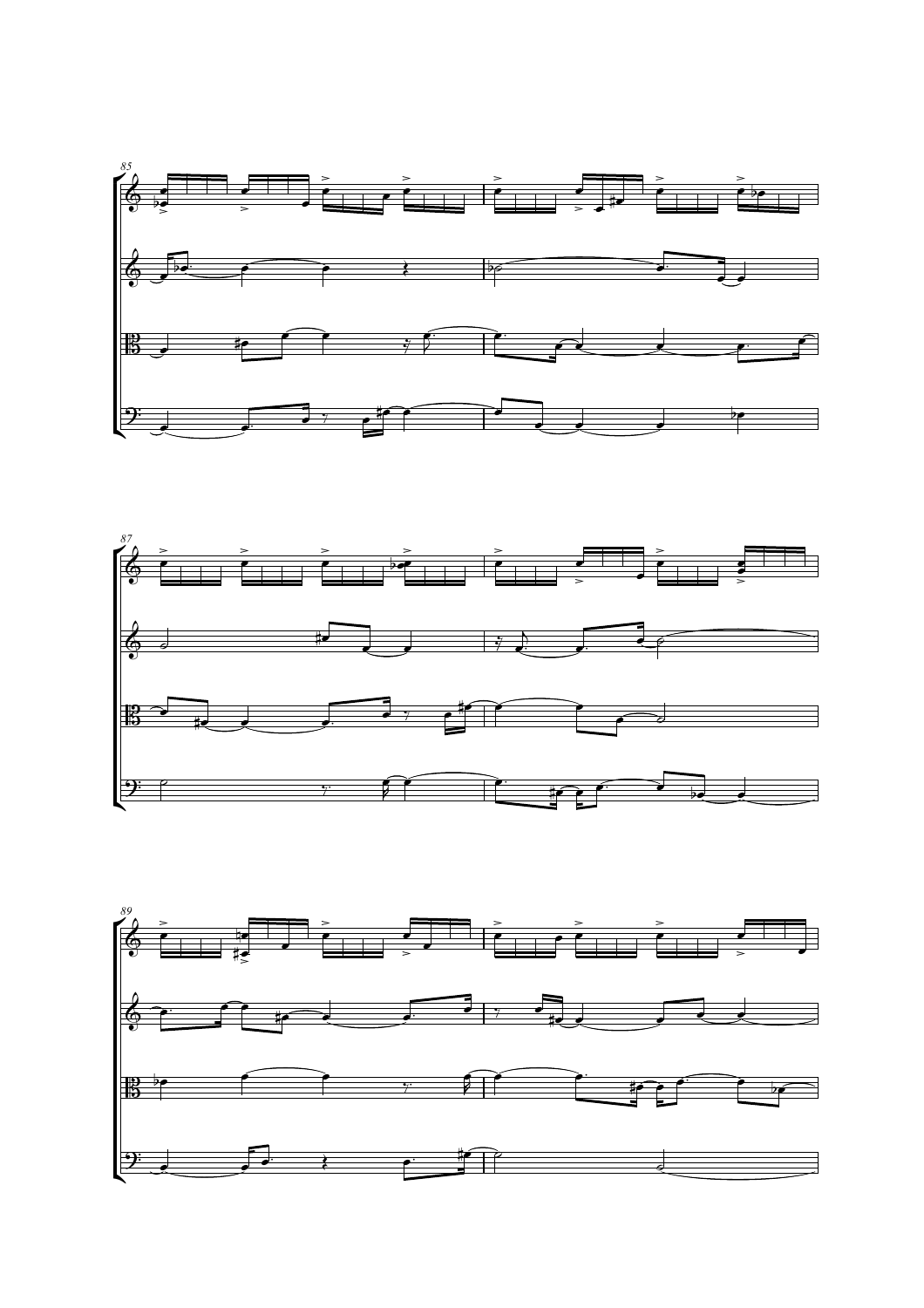



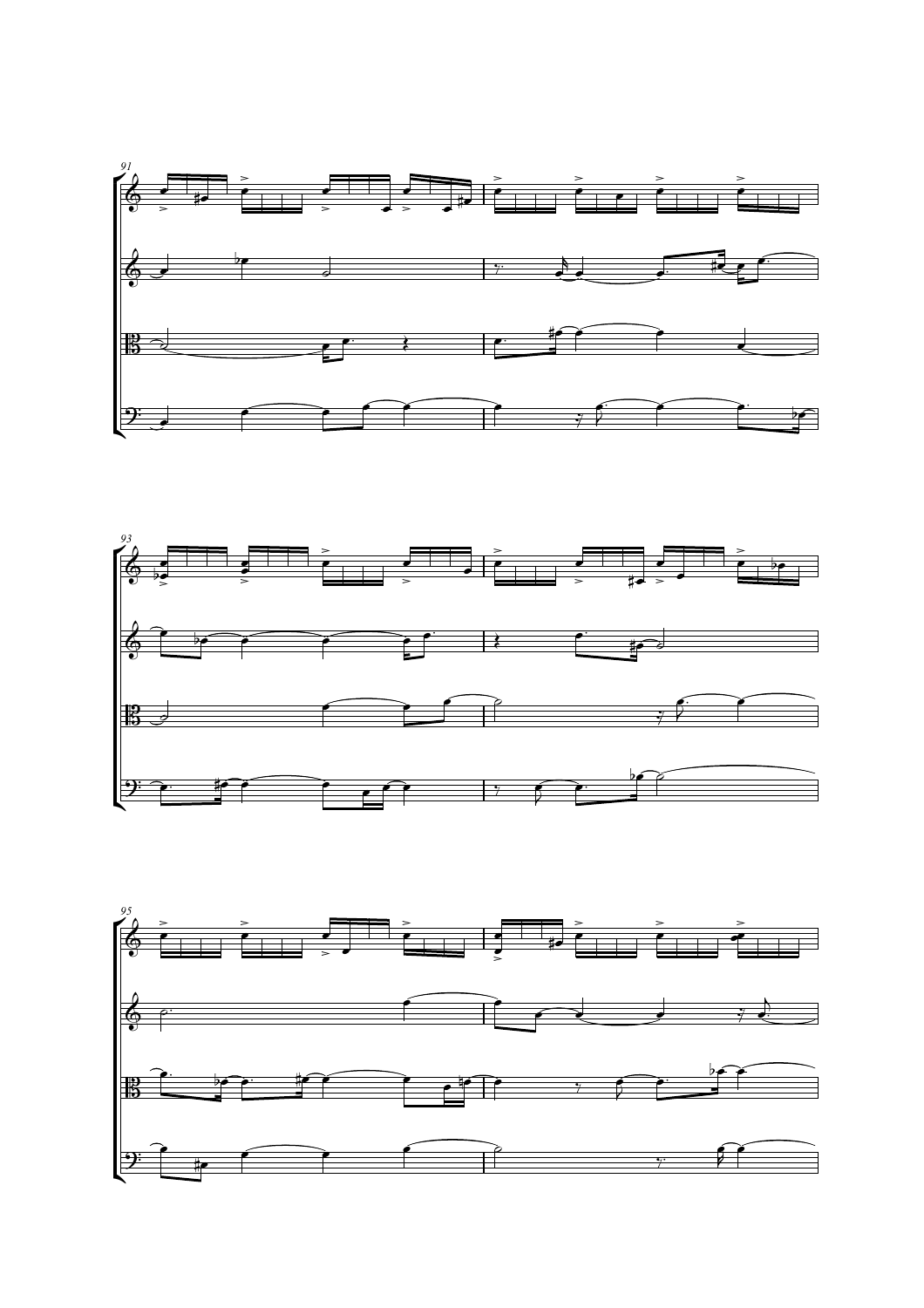



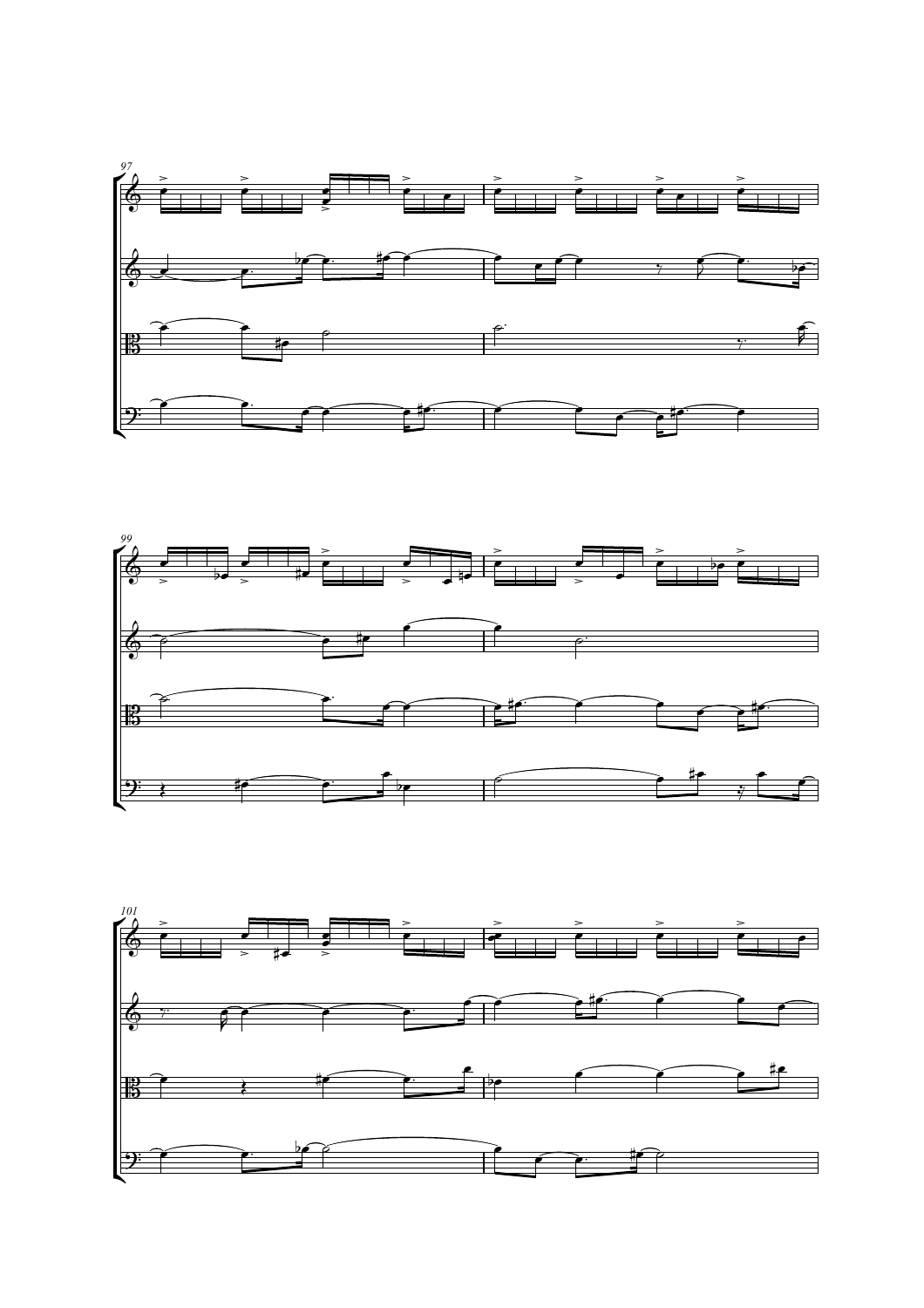



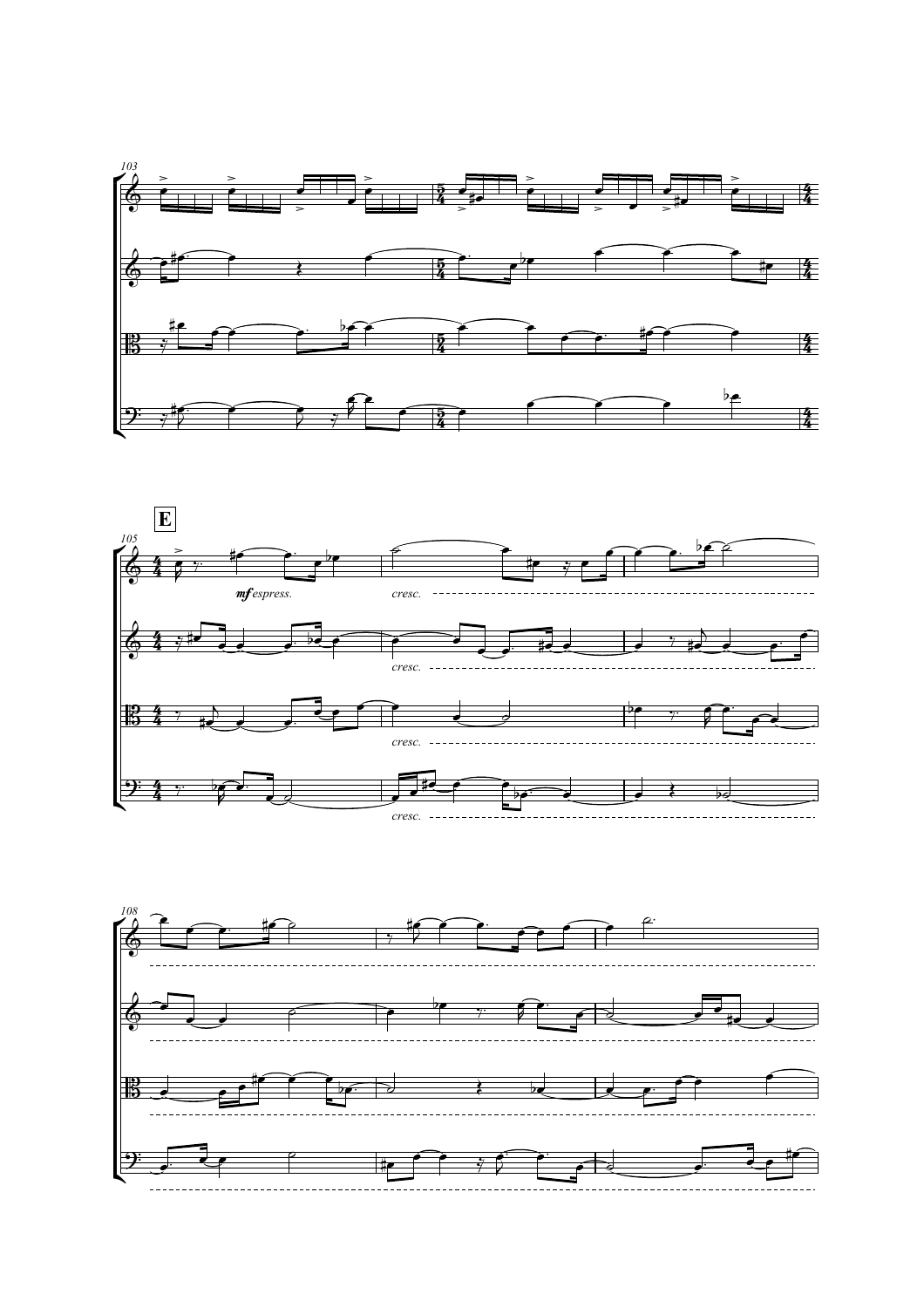



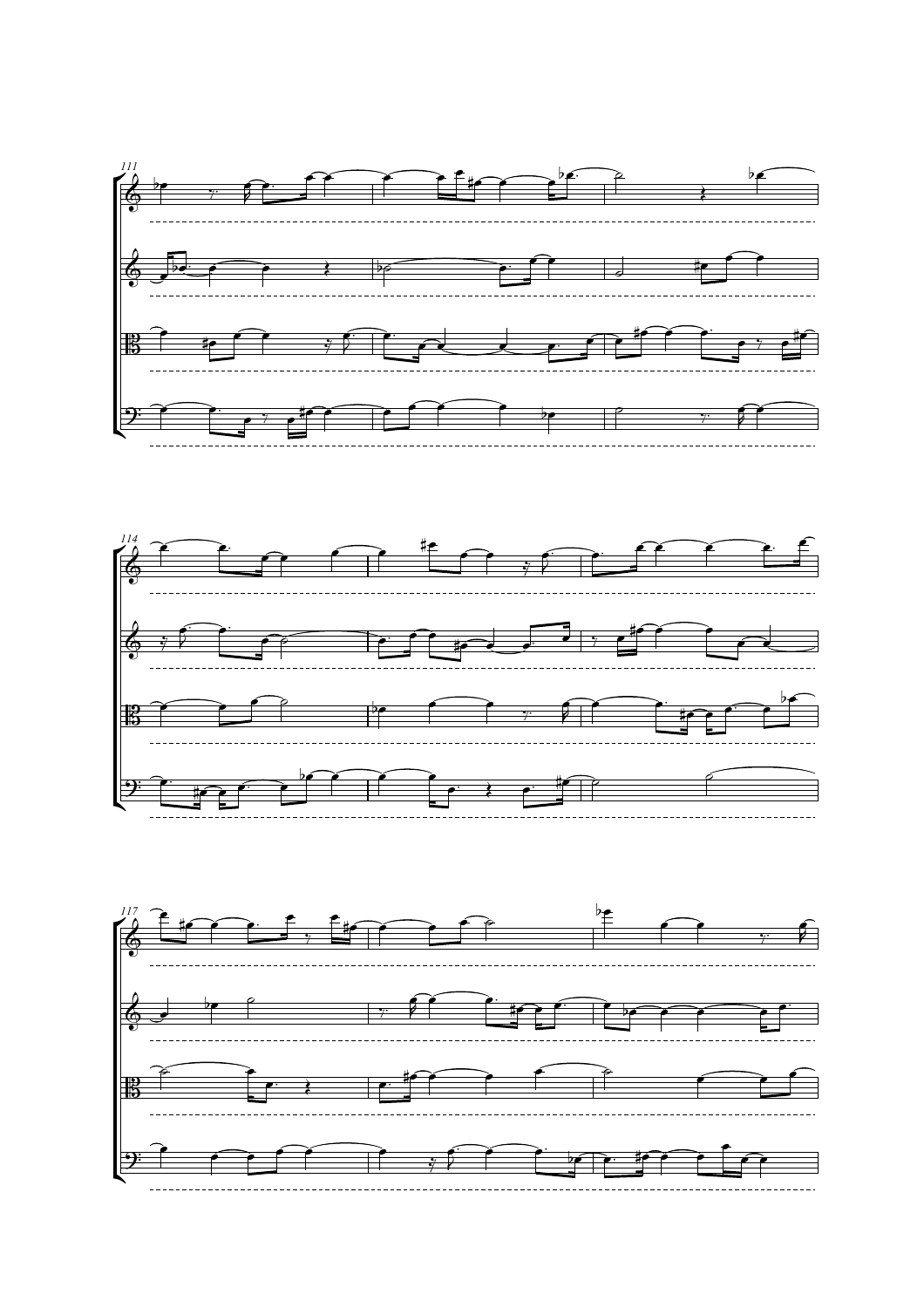



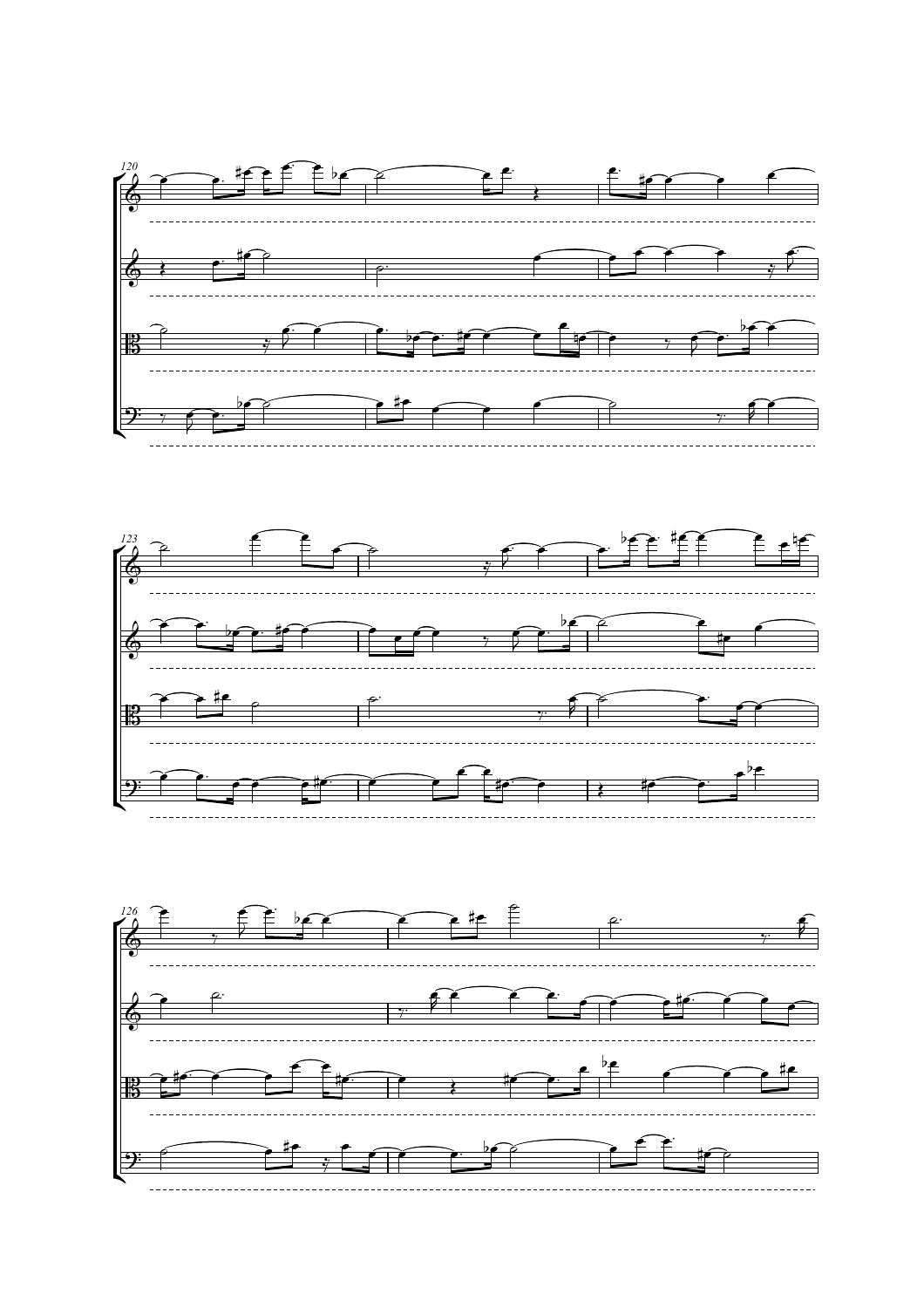



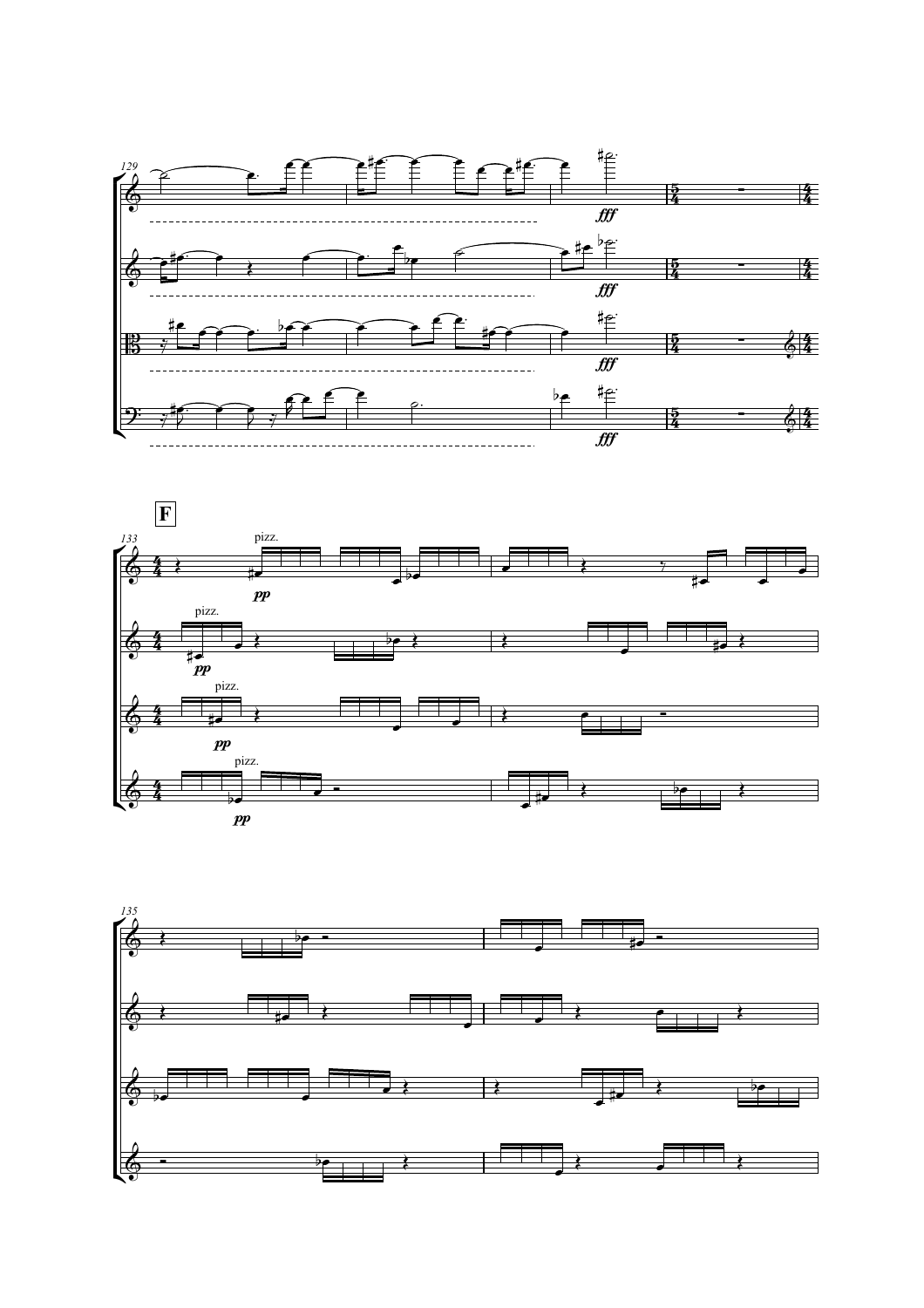



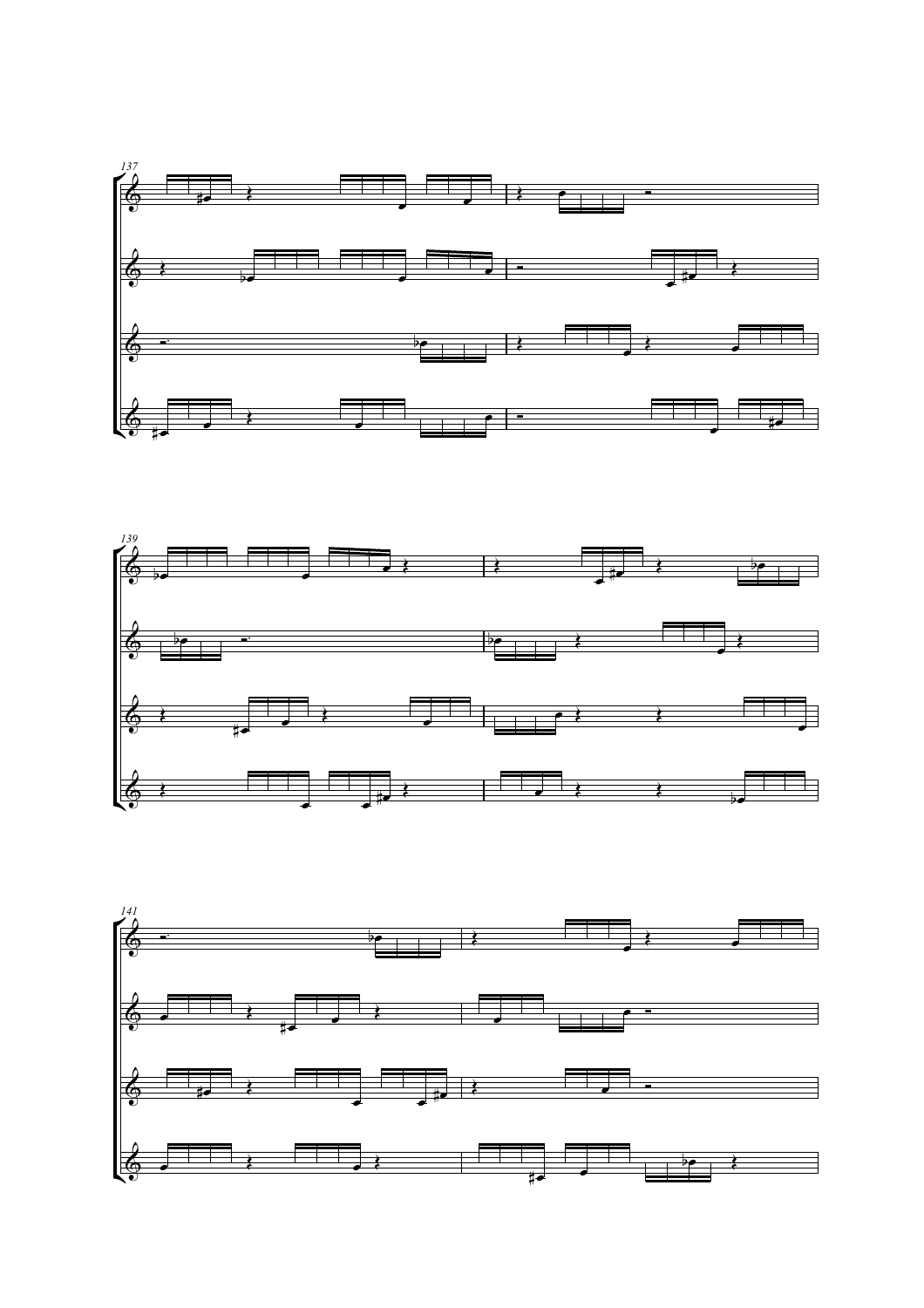



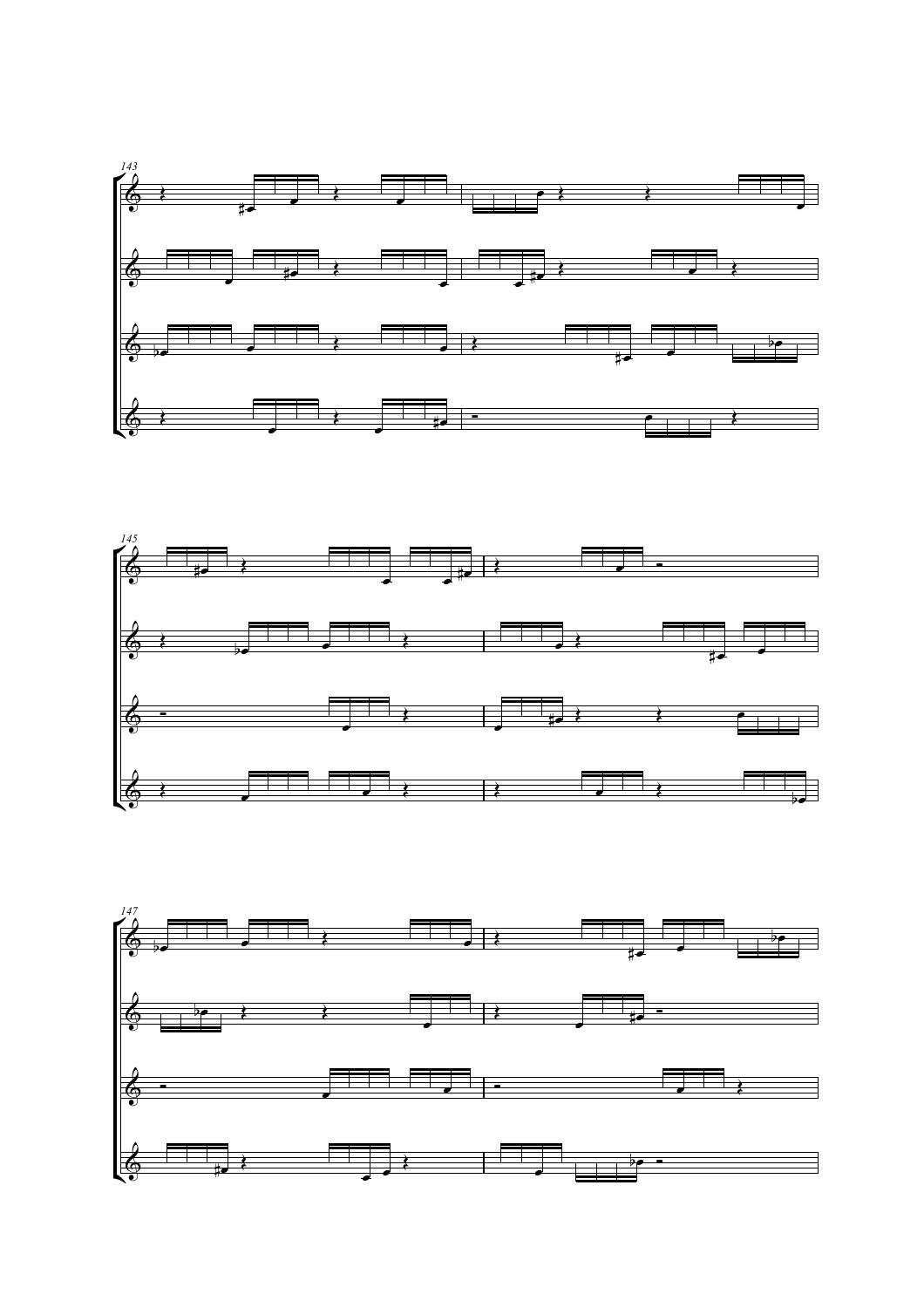



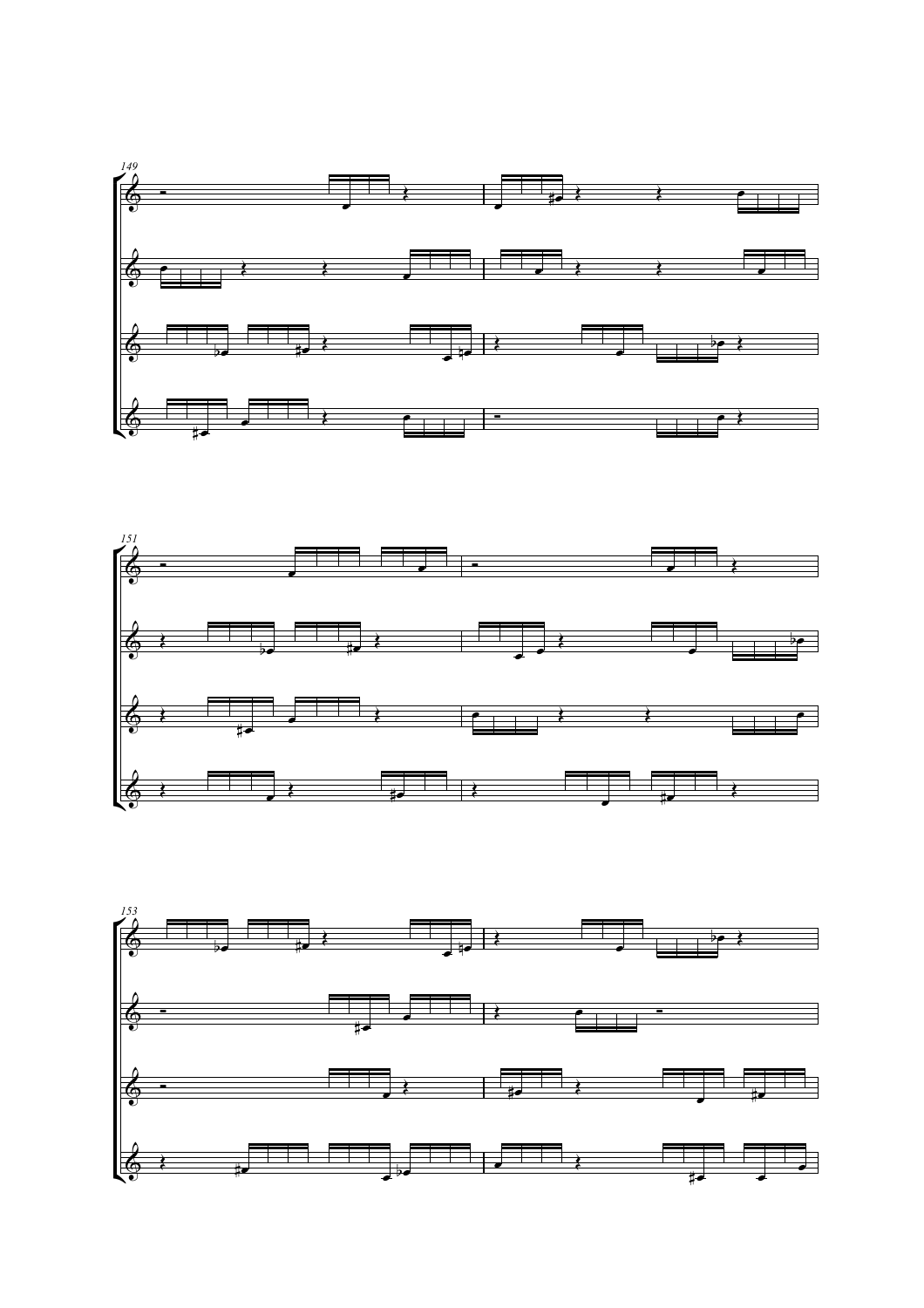



 $4'33''$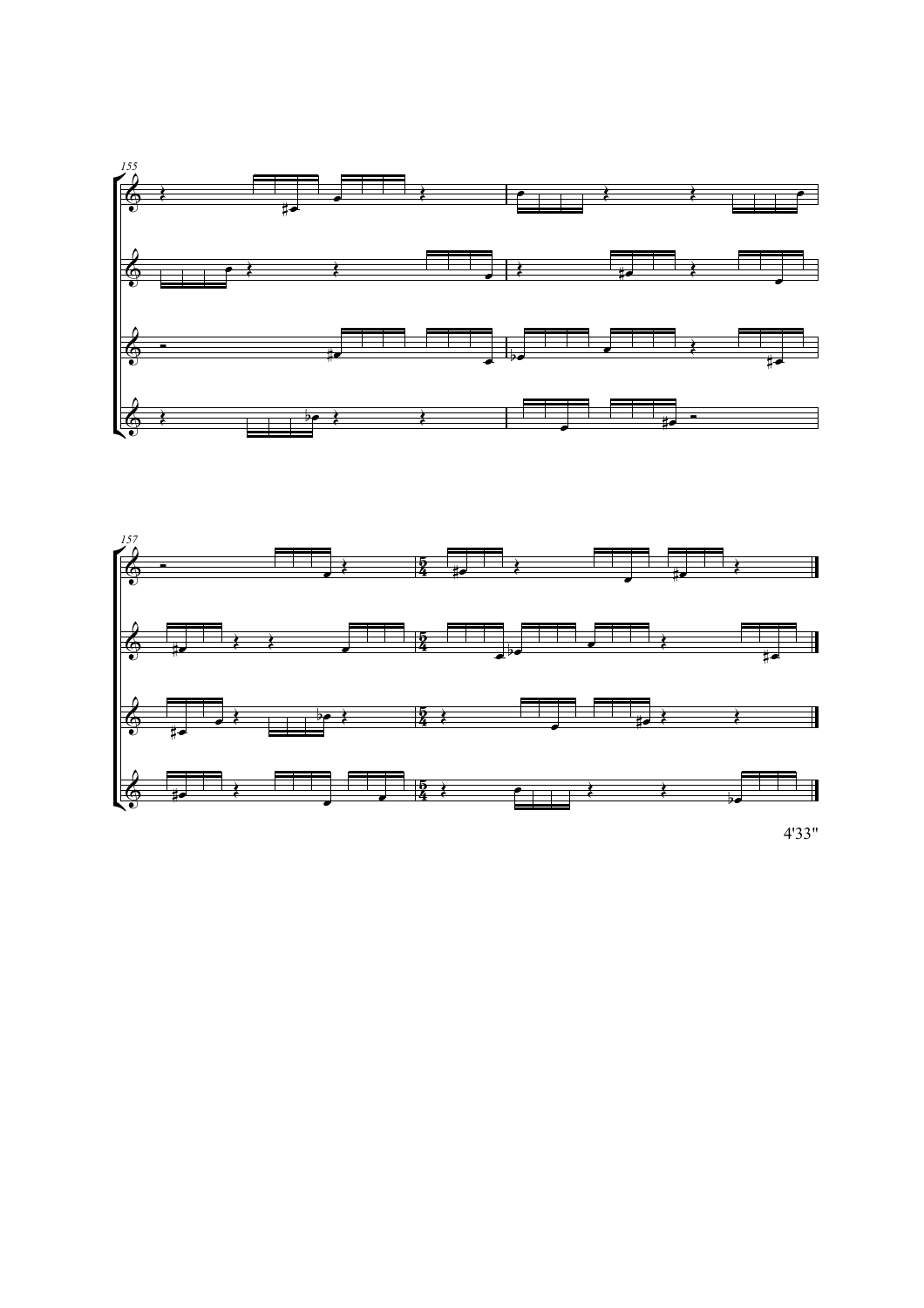

 $\bar{\rm II}$ 





 $\boldsymbol{p}$  espress.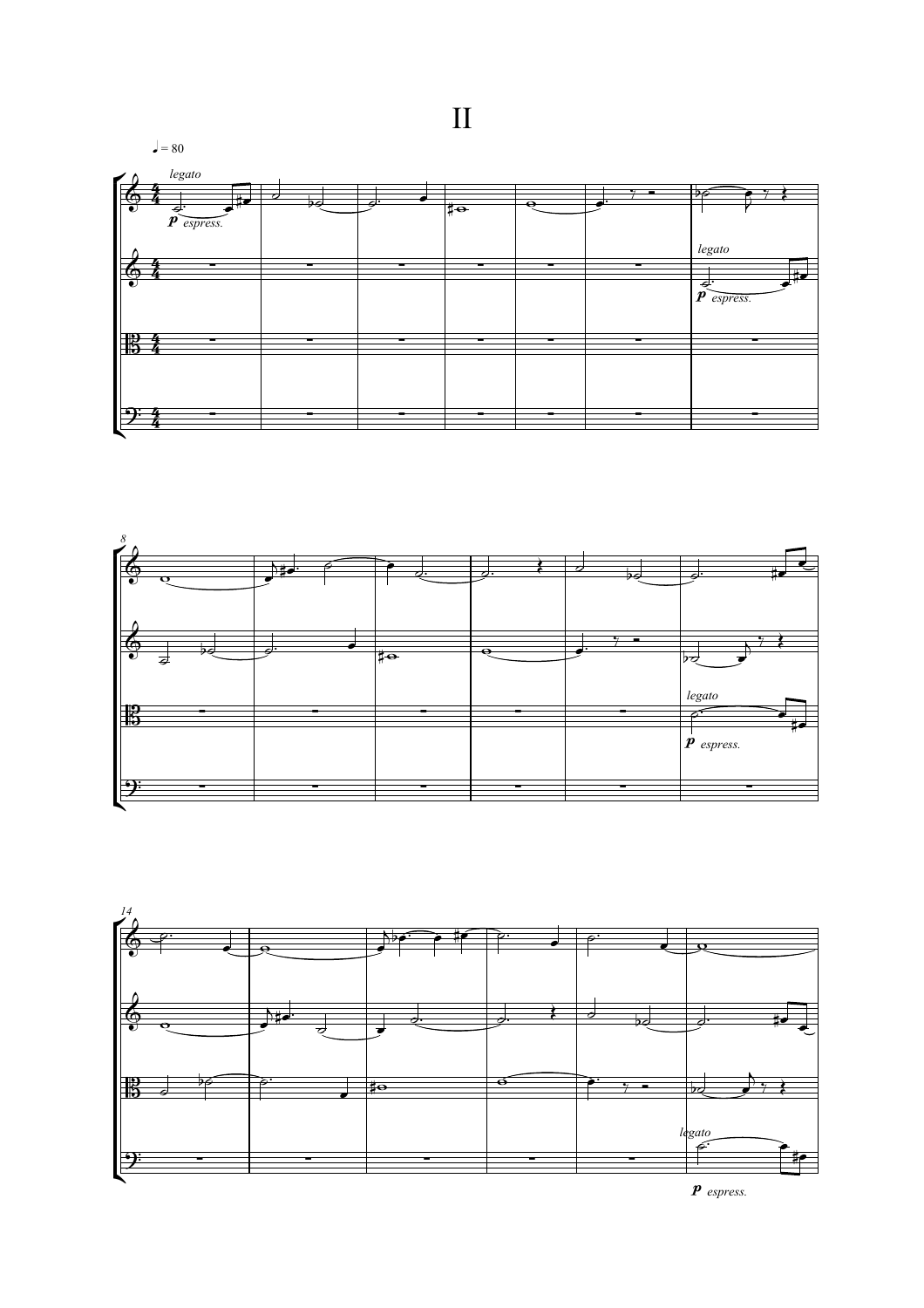



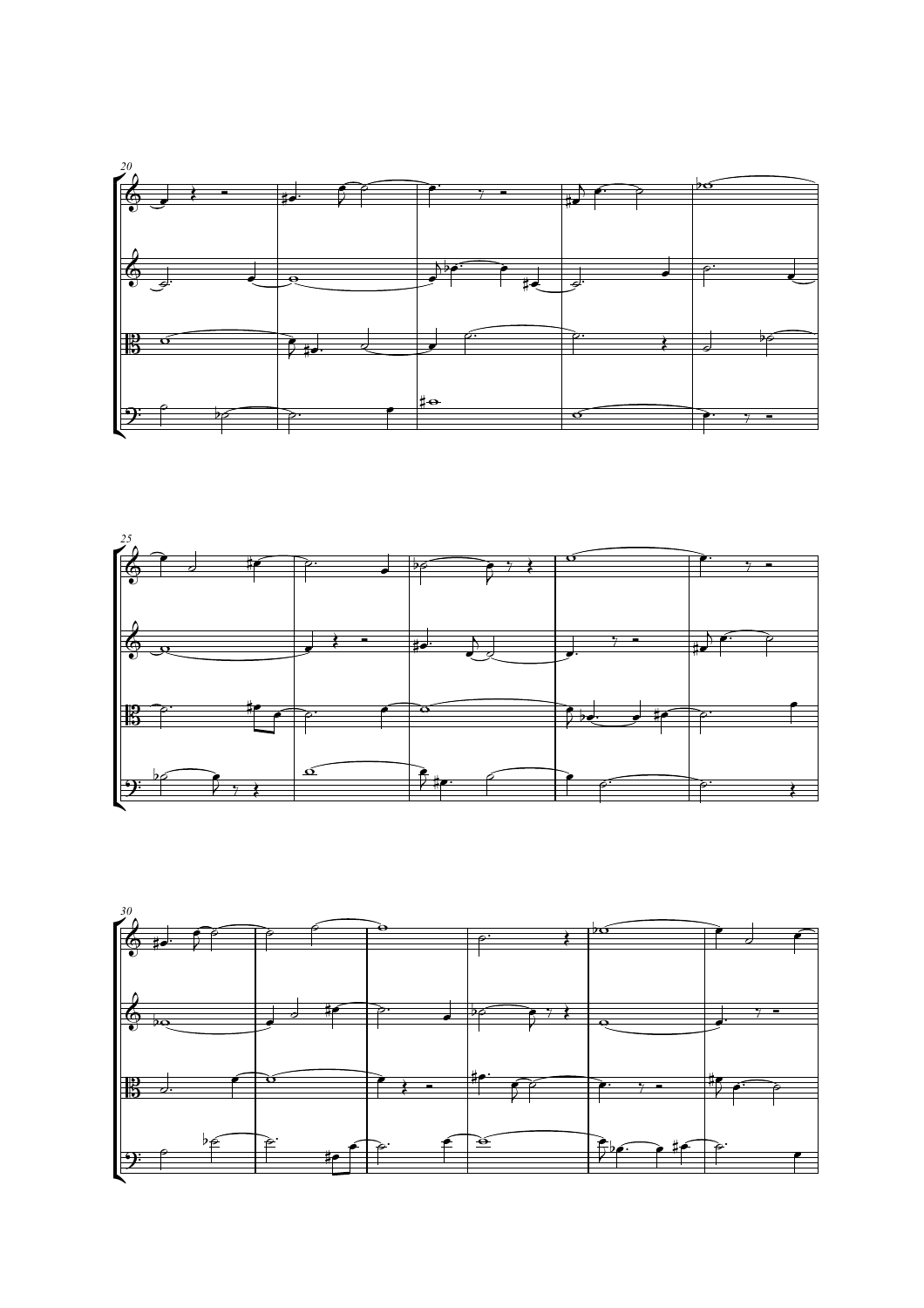



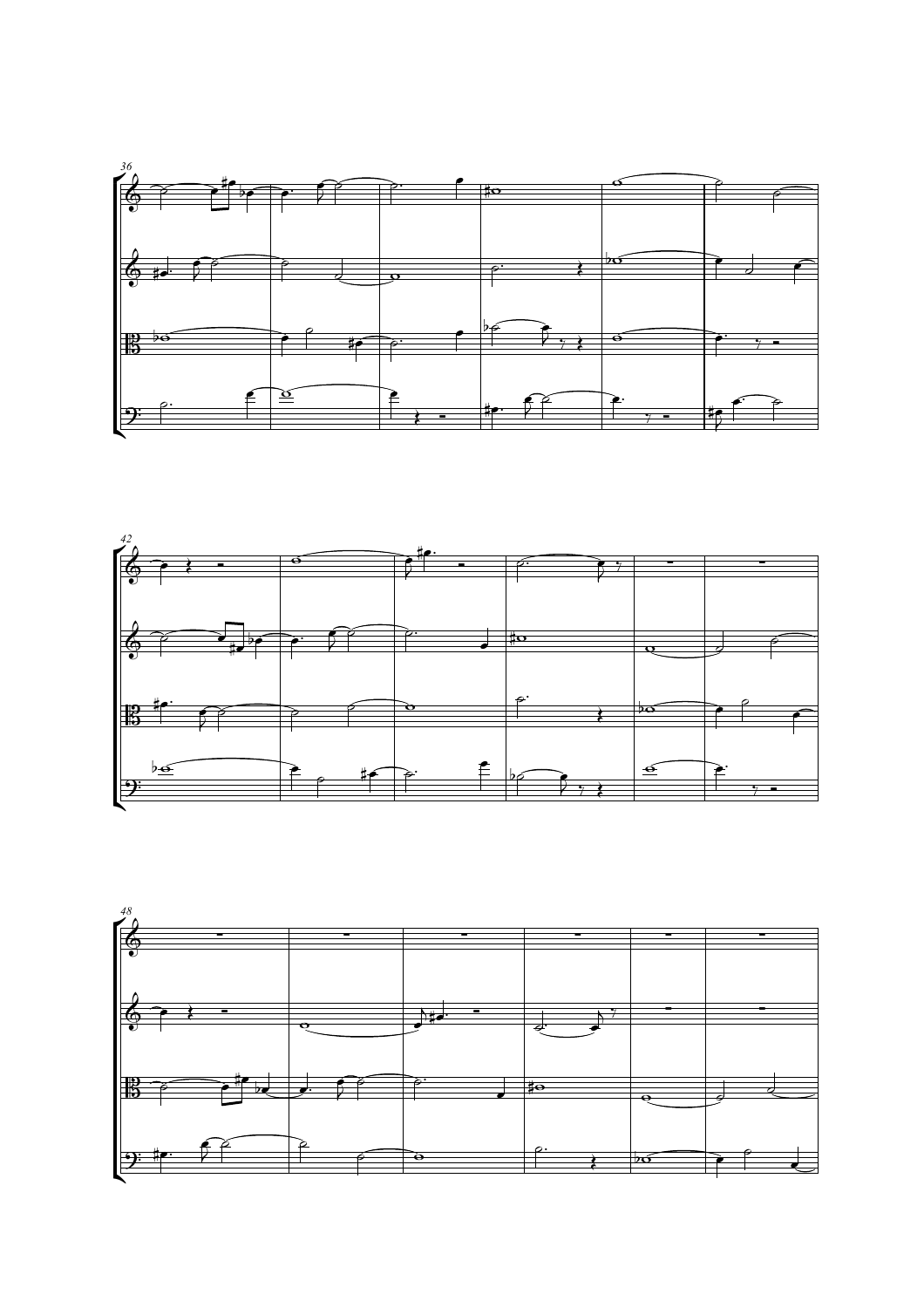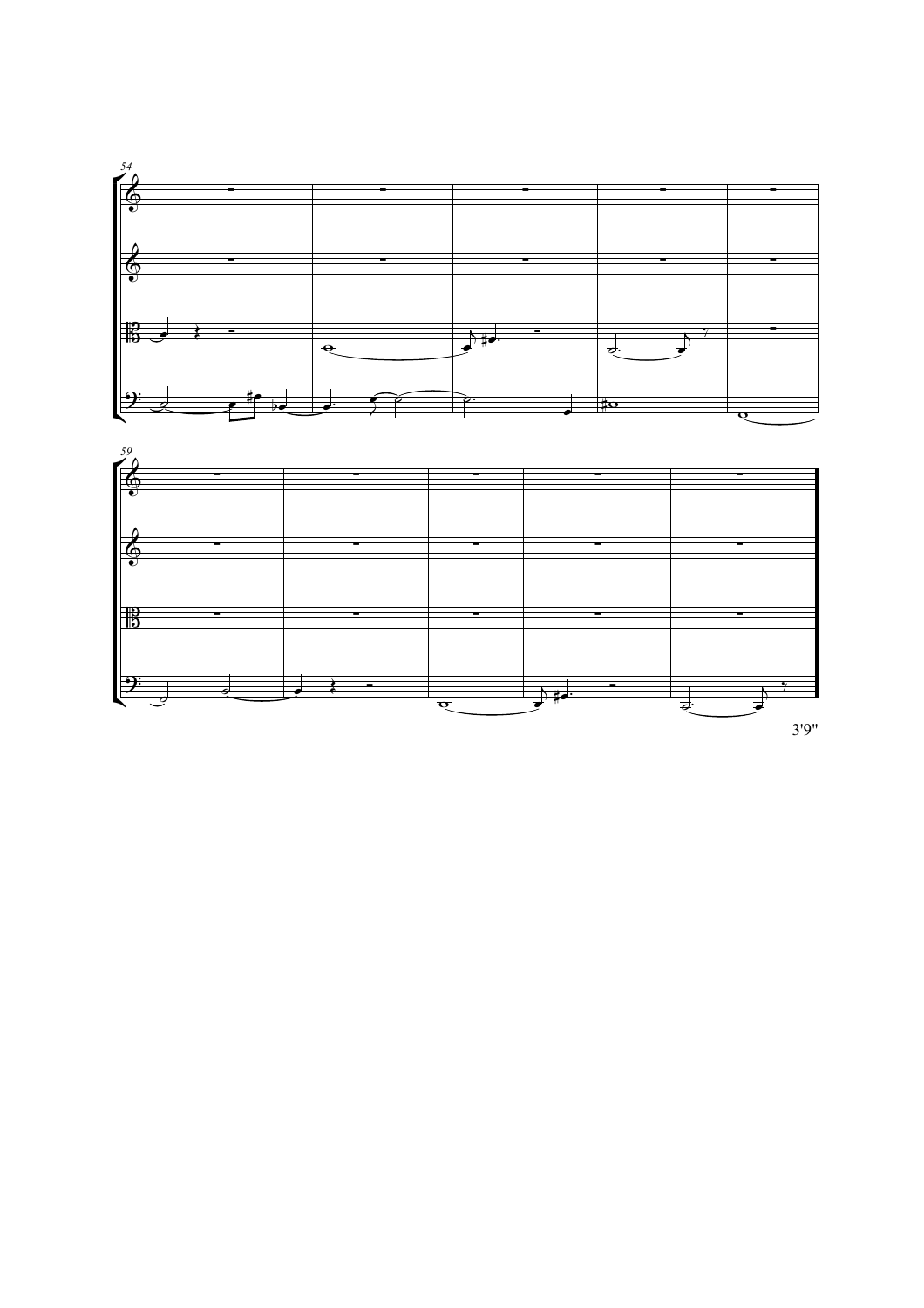





 $III$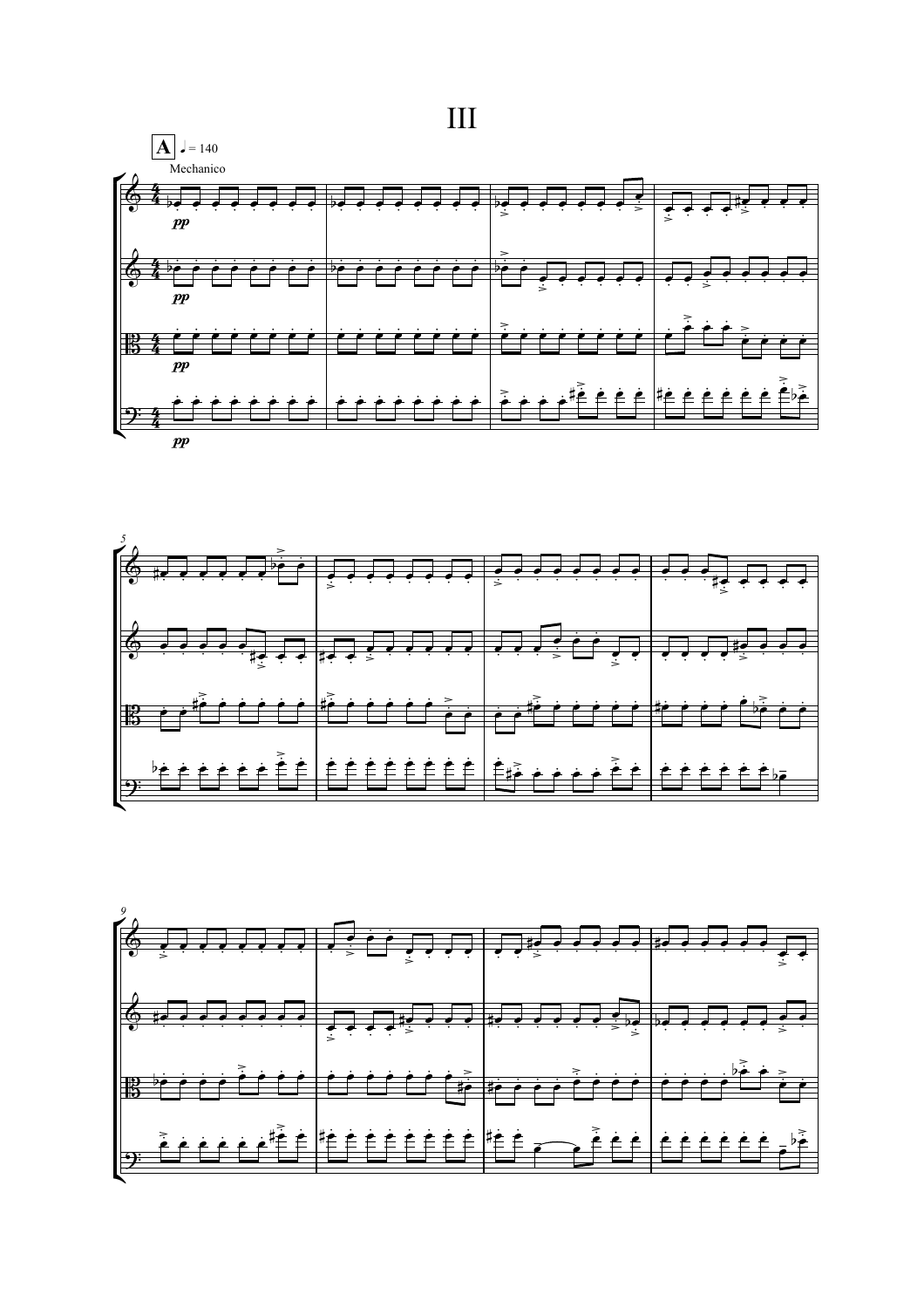



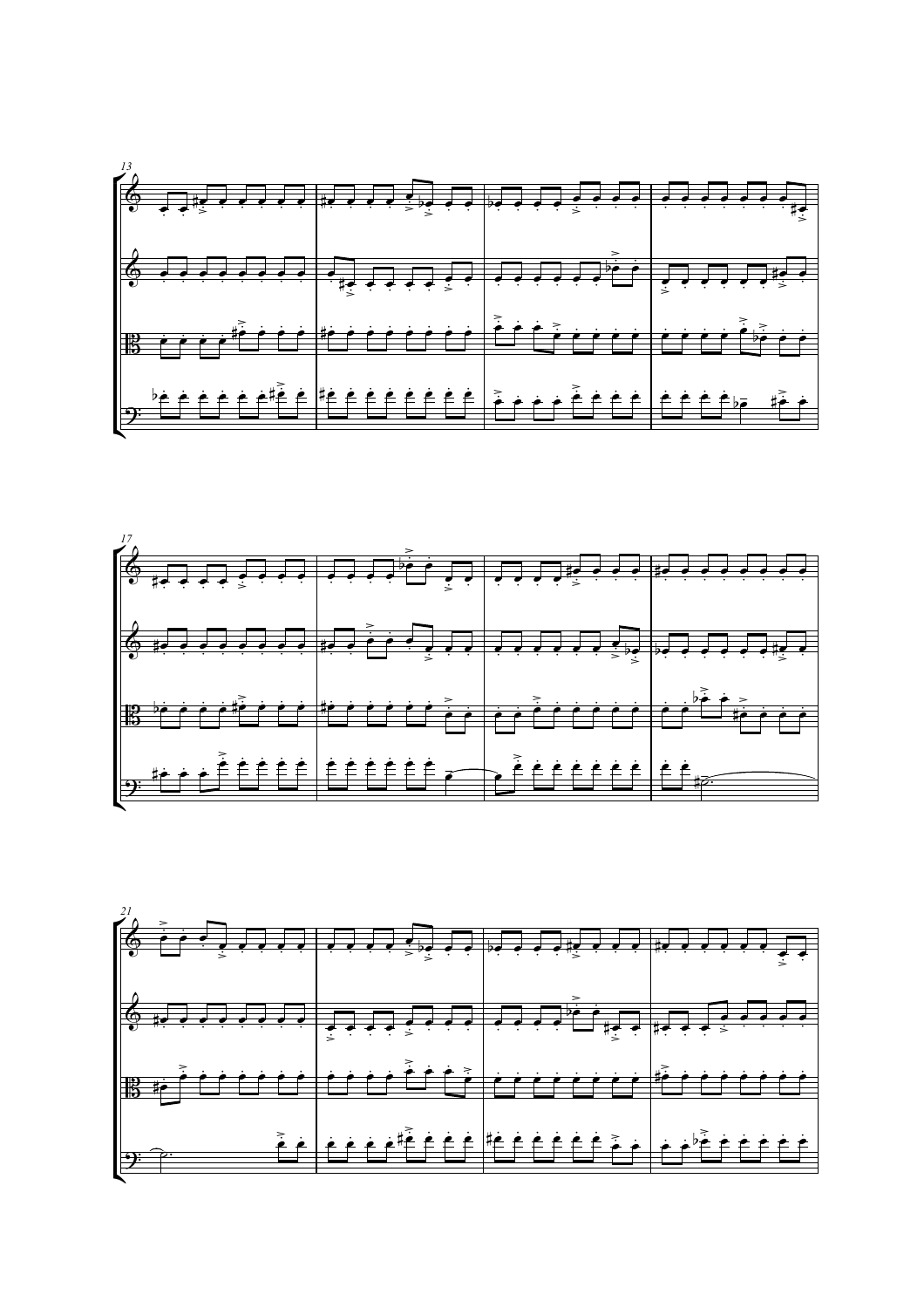



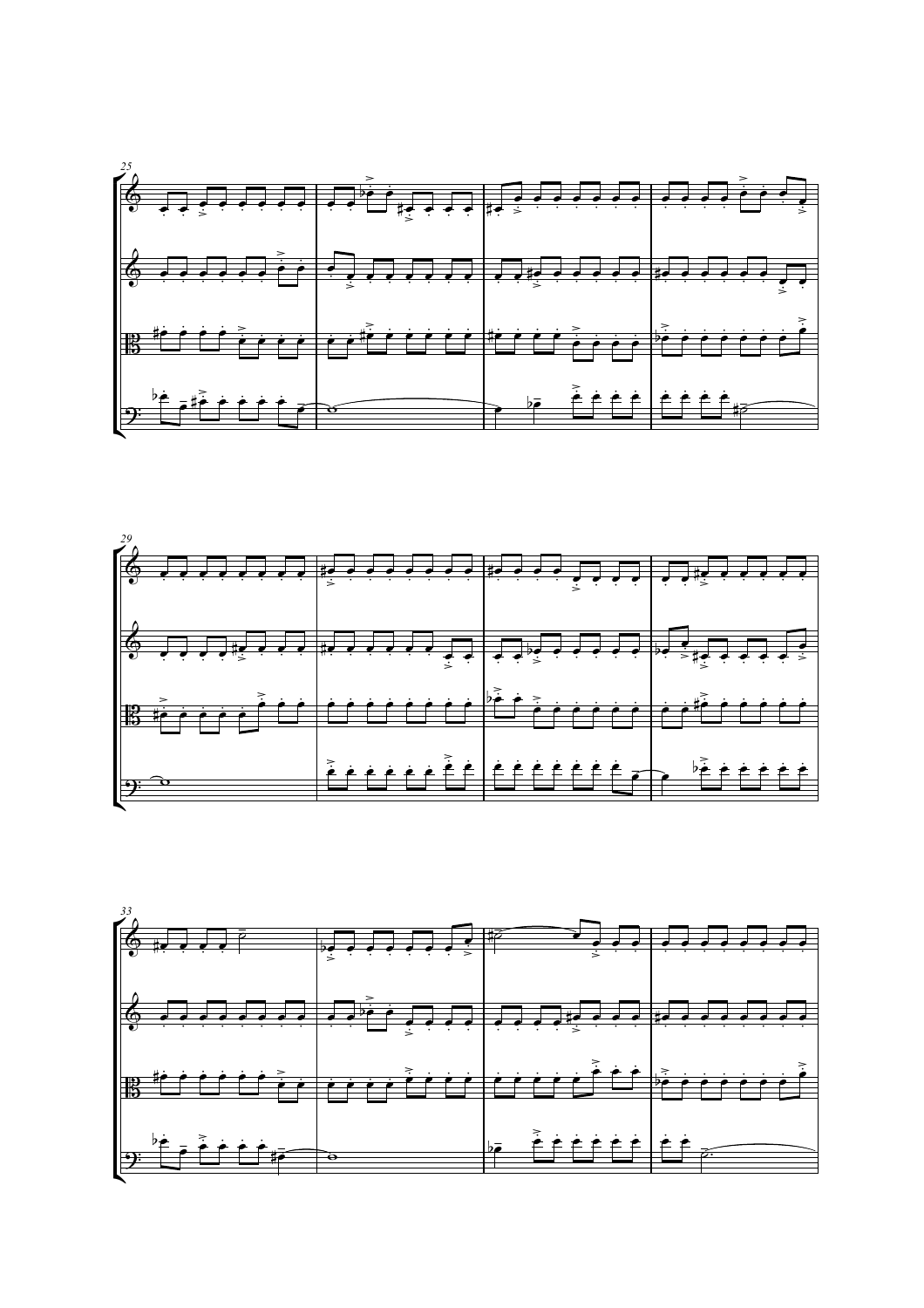



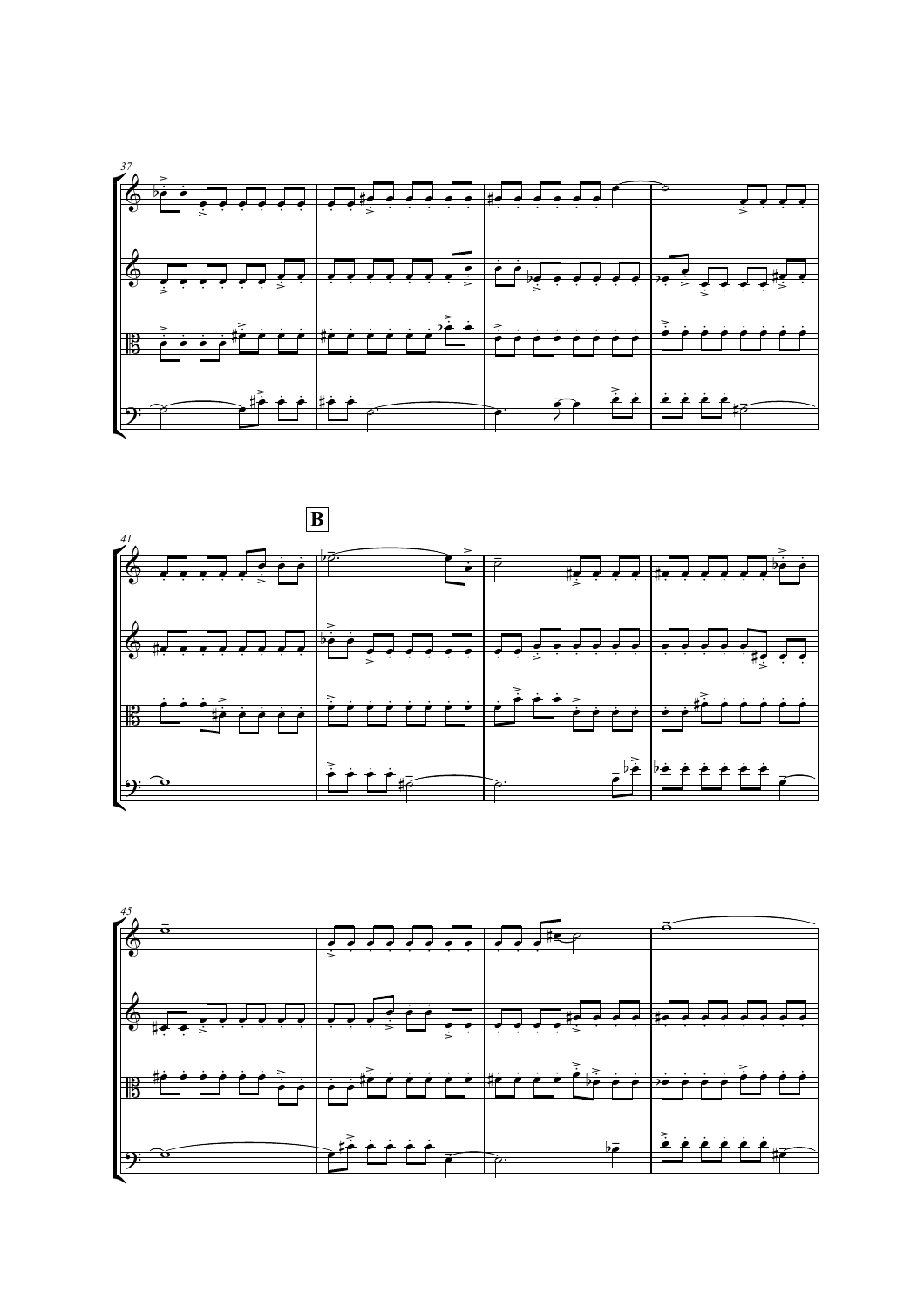



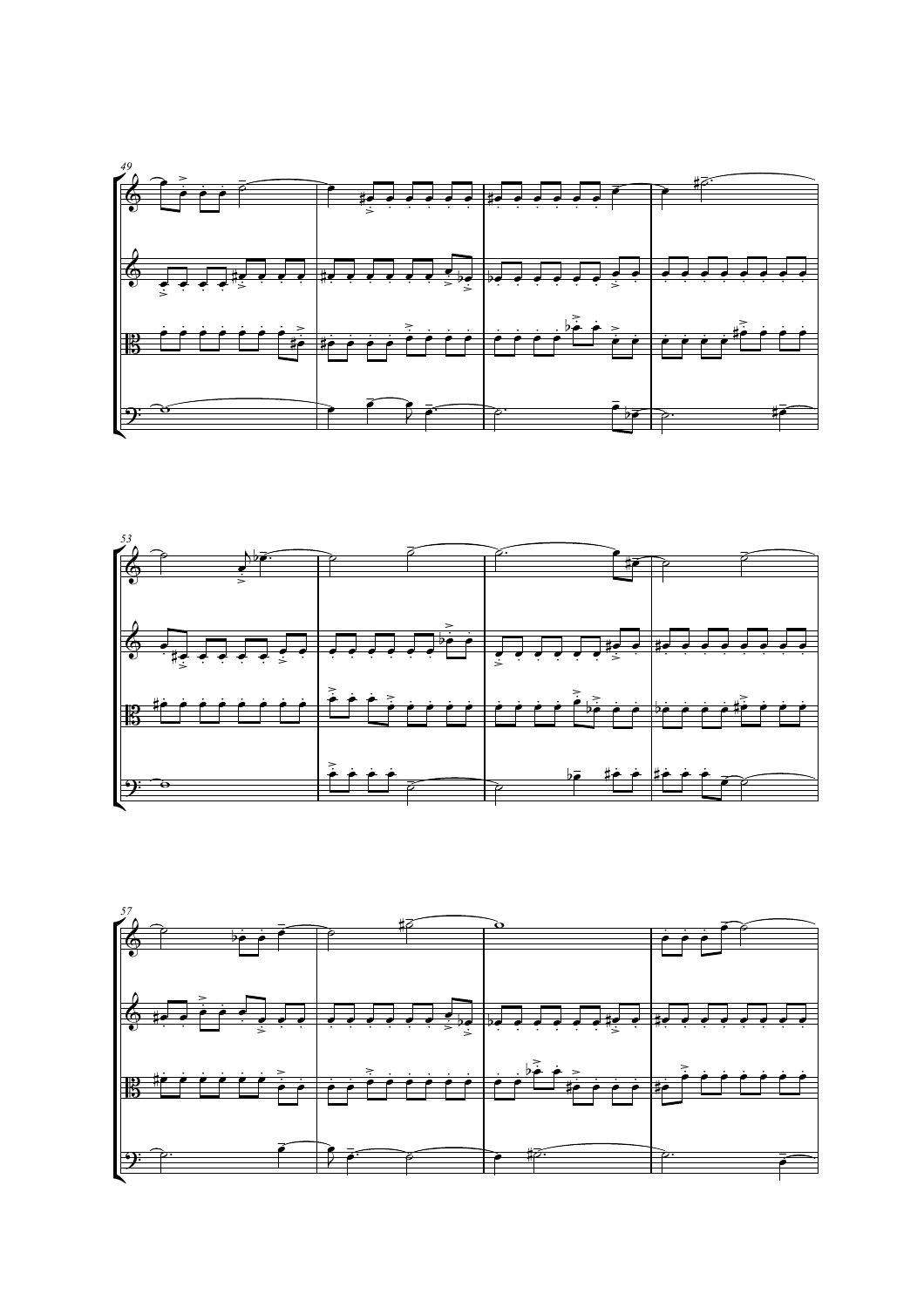



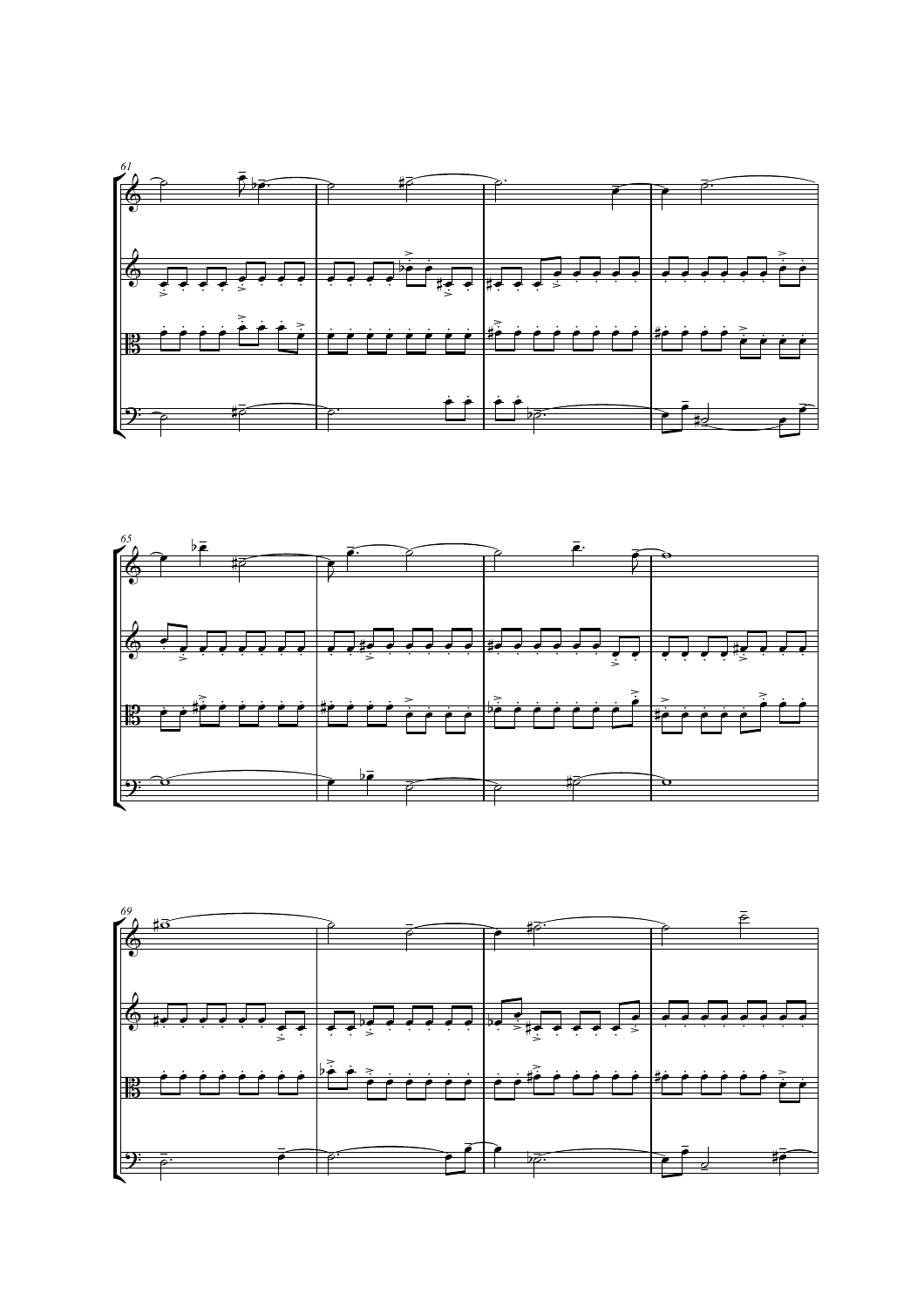



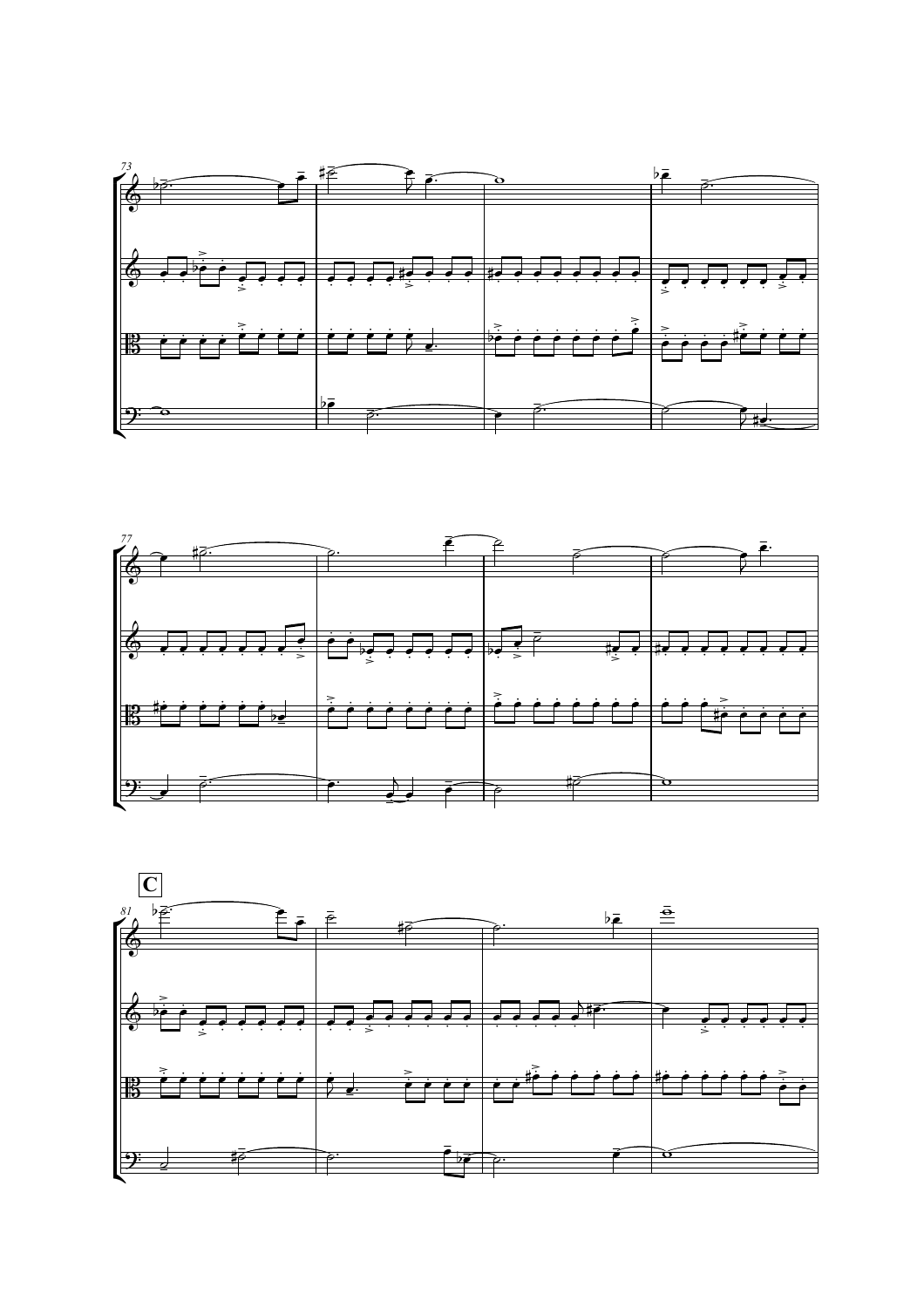



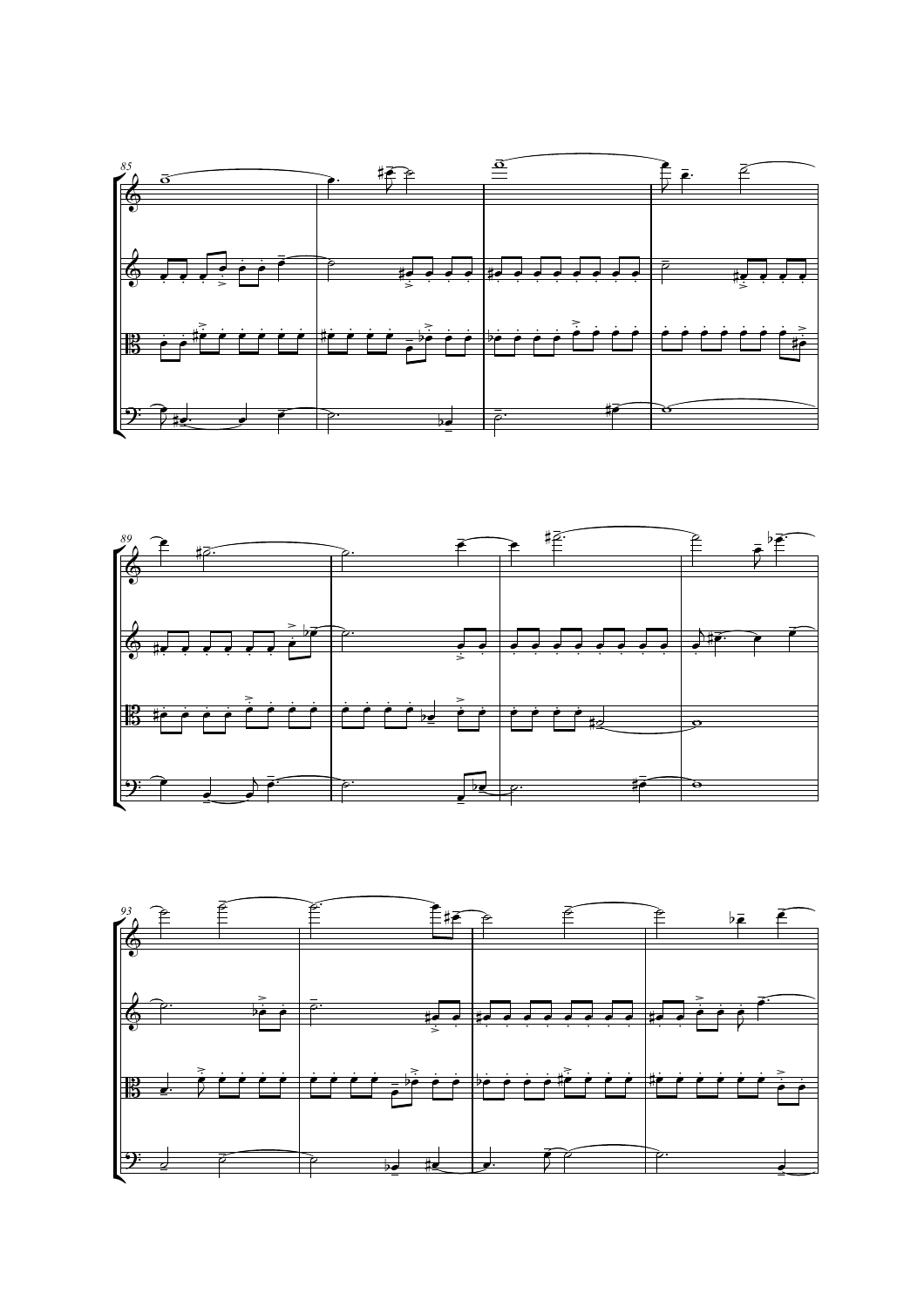



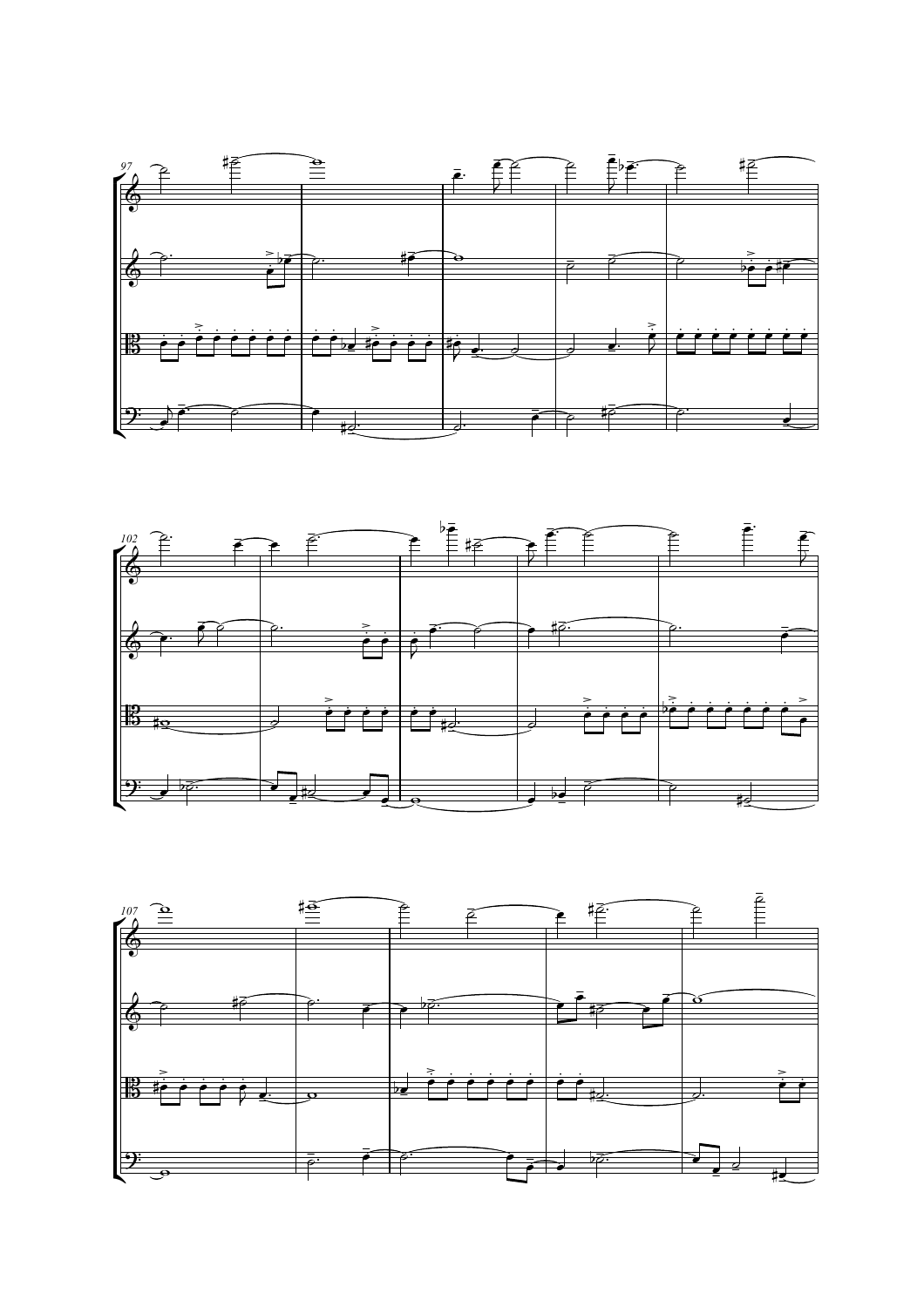



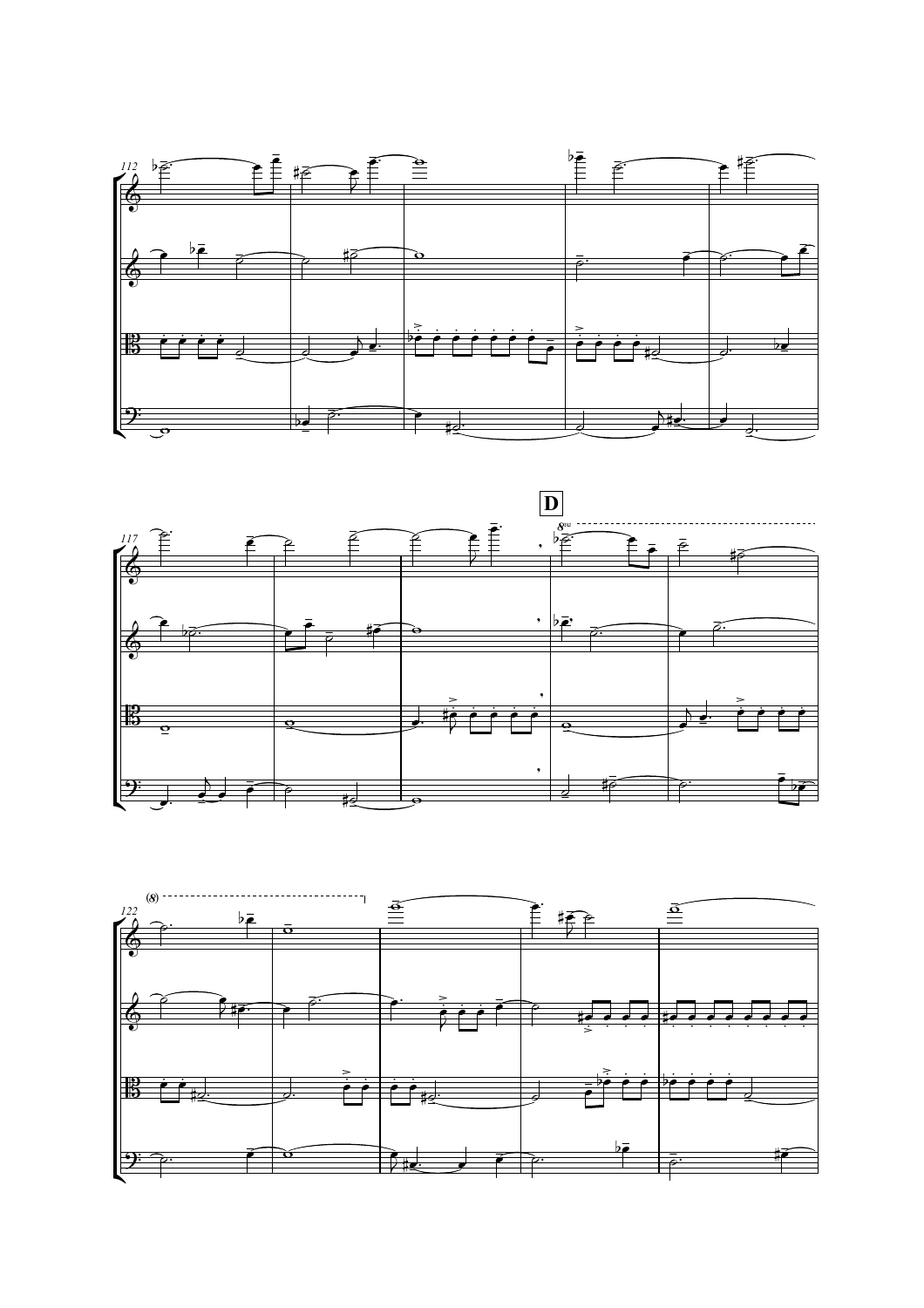



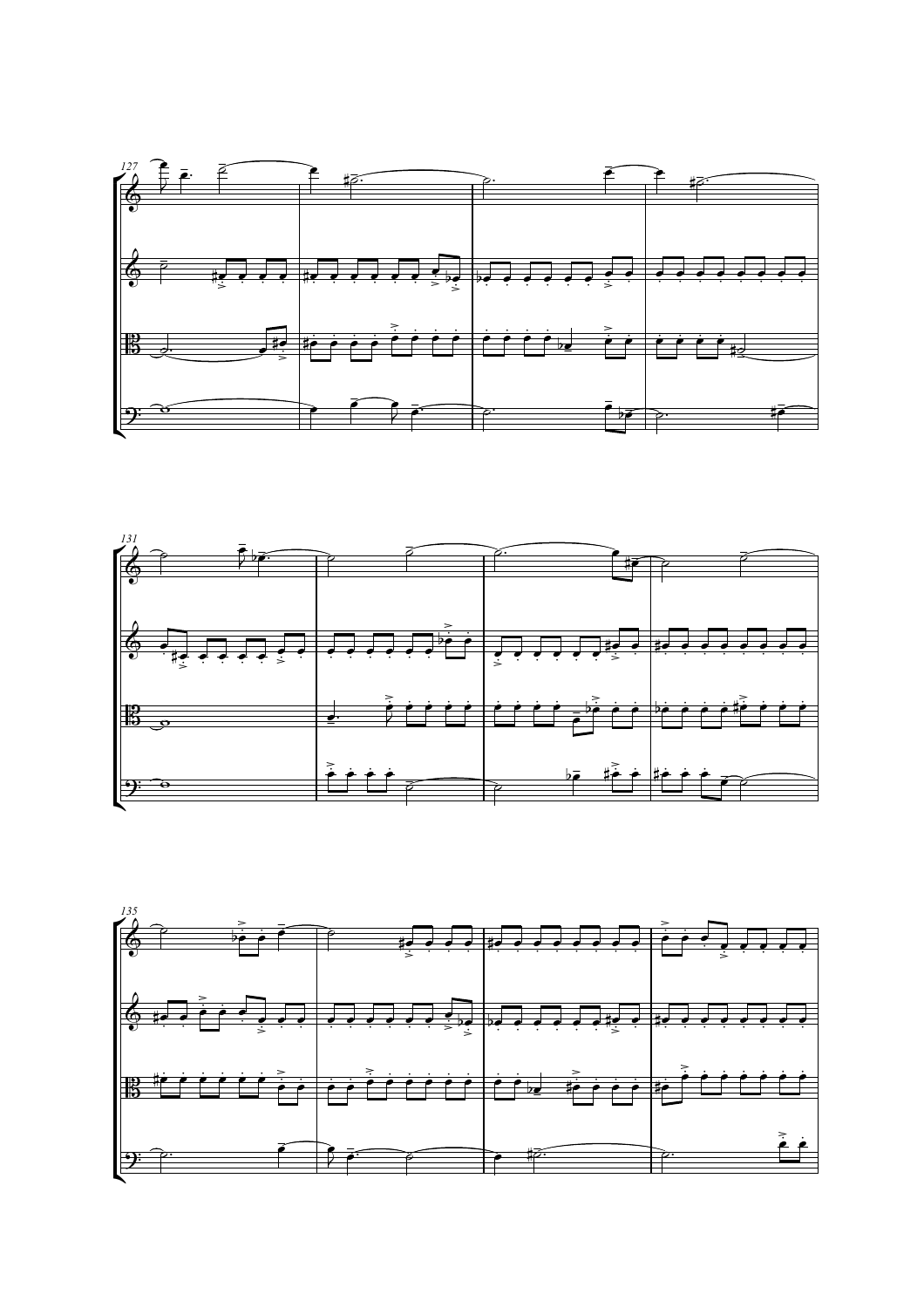